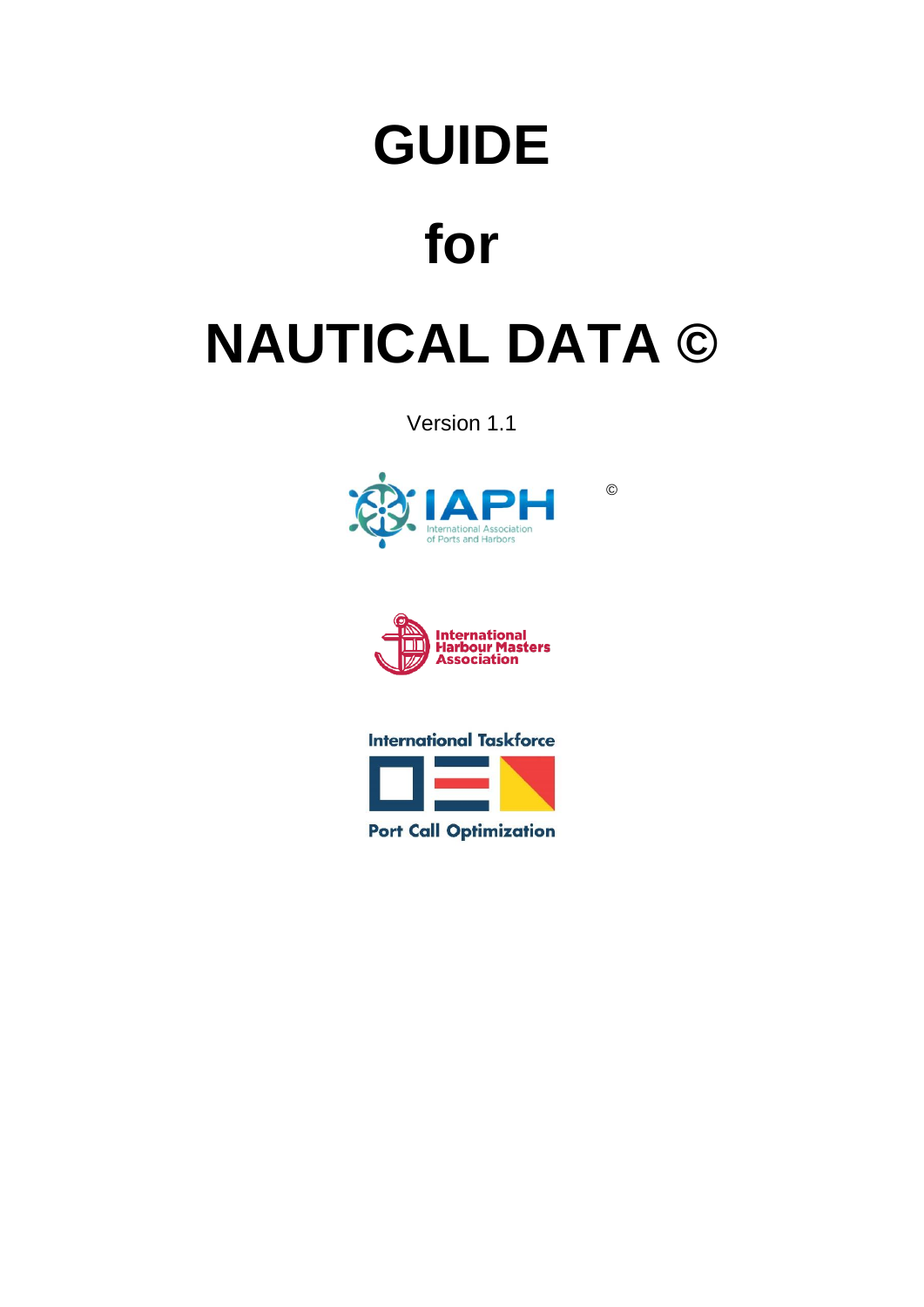# Content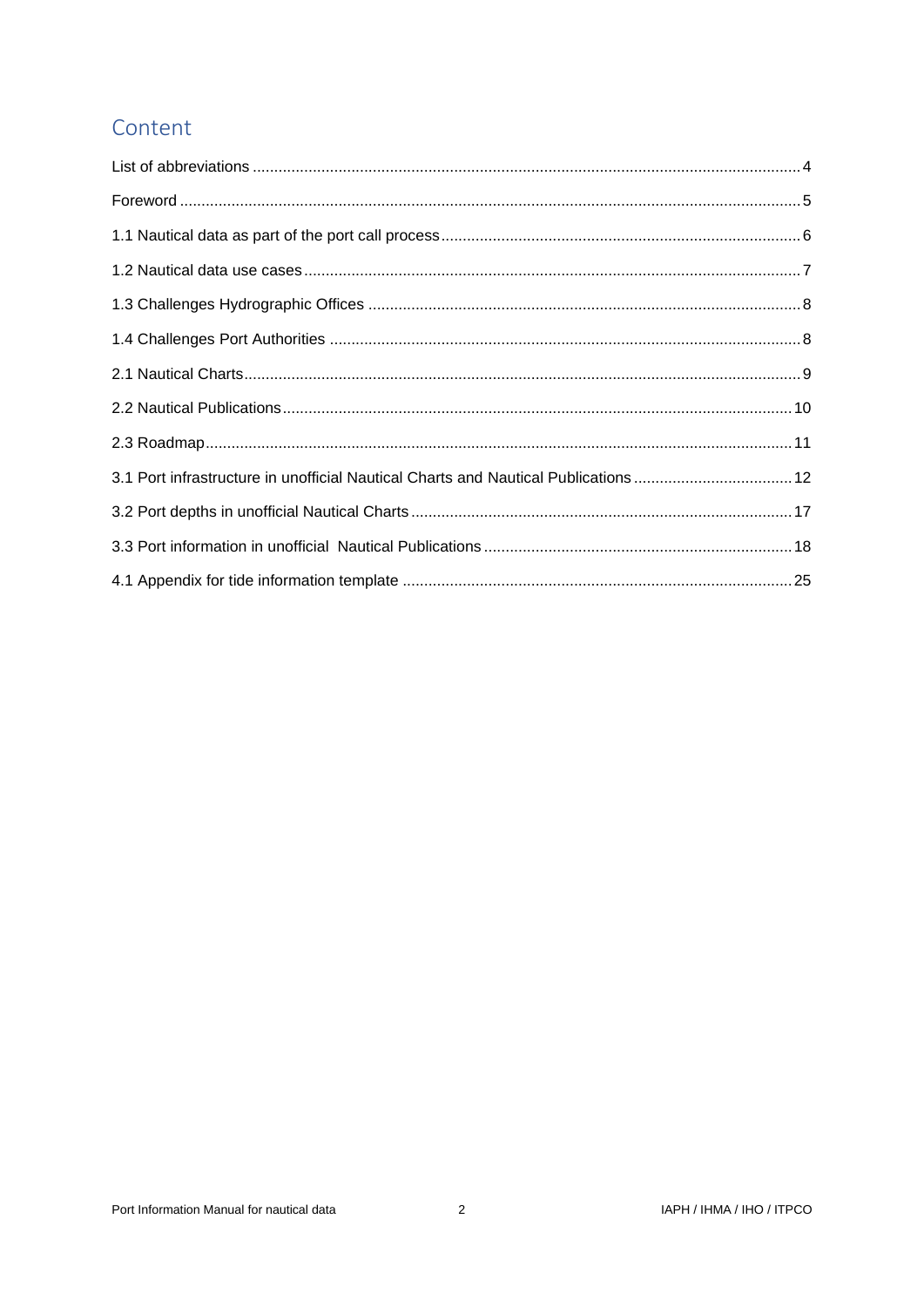# **Document Revision history**

| 1.0 | 20/04/22 | Content of Port Information Manual 3.02, aligned with<br>chapters of IMO Resolution A862(20), aligned with IHO<br><b>standards</b> |
|-----|----------|------------------------------------------------------------------------------------------------------------------------------------|
| 1.1 | 17/05/22 | <b>Review of IHO NIPWG processed</b>                                                                                               |
|     |          |                                                                                                                                    |
|     |          |                                                                                                                                    |
|     |          |                                                                                                                                    |
|     |          |                                                                                                                                    |
|     |          |                                                                                                                                    |
|     |          |                                                                                                                                    |
|     |          |                                                                                                                                    |
|     |          |                                                                                                                                    |
|     |          |                                                                                                                                    |
|     |          |                                                                                                                                    |
|     |          |                                                                                                                                    |
|     |          |                                                                                                                                    |

# **Copyright Notice**

All rights reserved. Permission to print or save the document or excerpts of it is only granted for private, non-commercial use, without any right to resell or redistribute them or to compile or create derivative works therefrom. Any copyrights within the document remains with the original rights holder. Enquiries should be directed to [Scherpenzeel.ehmc@portmaster.org](mailto:Scherpenzeel.ehmc@harbourmaster.org)

Please cite this document as: Port Information Manual for Nautical Data of BIMCO, IAPH, IHMA, IHO, ITPCO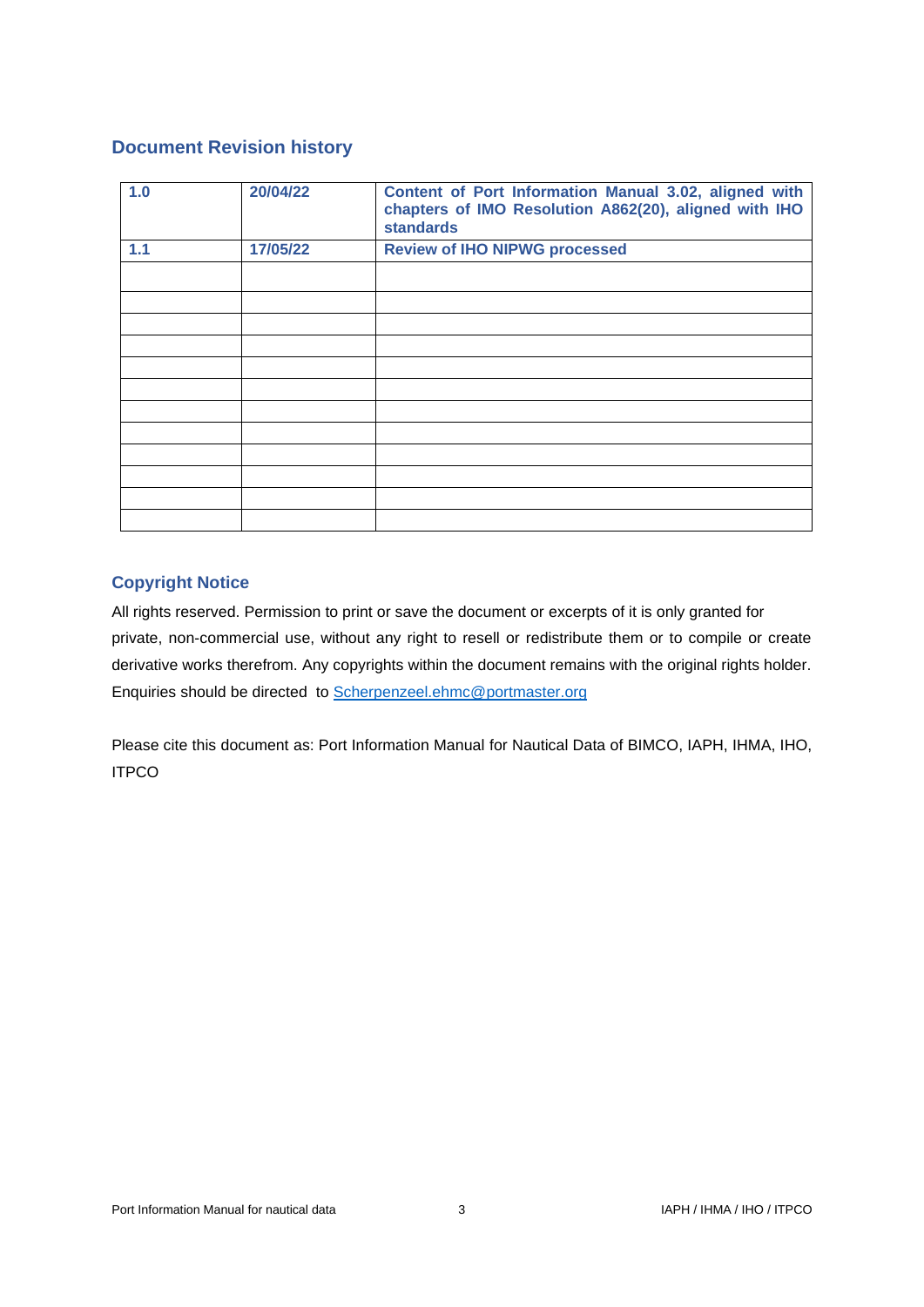# <span id="page-3-0"></span>List of abbreviations

| <b>AVANTI</b> | Access to Validated Nautical Information                           |
|---------------|--------------------------------------------------------------------|
| <b>BIMCO</b>  | The world's largest direct-membership organisation for shipowners, |
|               | charterers, shipbrokers and agents                                 |
| <b>ECDIS</b>  | Electronic Chart Display Information System                        |
| <b>ENC</b>    | <b>Electronic Navigational Chart</b>                               |
| <b>FAL</b>    | <b>Convention Facilitation of International Maritime Traffic</b>   |
| HO            | <b>Hydrographic Office</b>                                         |
| <b>IAPH</b>   | International Association of Ports and Harbours                    |
| <b>IHMA</b>   | International Harbour Masters Association                          |
| <b>IHO</b>    | International Hydrographic Organization                            |
| <b>IMO</b>    | International Maritime Organization                                |
| <b>ITPCO</b>  | International Taskforce Port Call Optimization                     |
| LMIU          | Lloyds Marine Intelligence Unit                                    |
| <b>NW</b>     | Navigational Warning                                               |
| <b>RENC</b>   | Regional Electronic Navigational Chart Coordination Center         |
| <b>SD</b>     | <b>Nautical Publication</b>                                        |
| <b>UKHO</b>   | United Kingdom Hydrographic Office                                 |
| <b>VAR</b>    | <b>Value Added Resellers</b>                                       |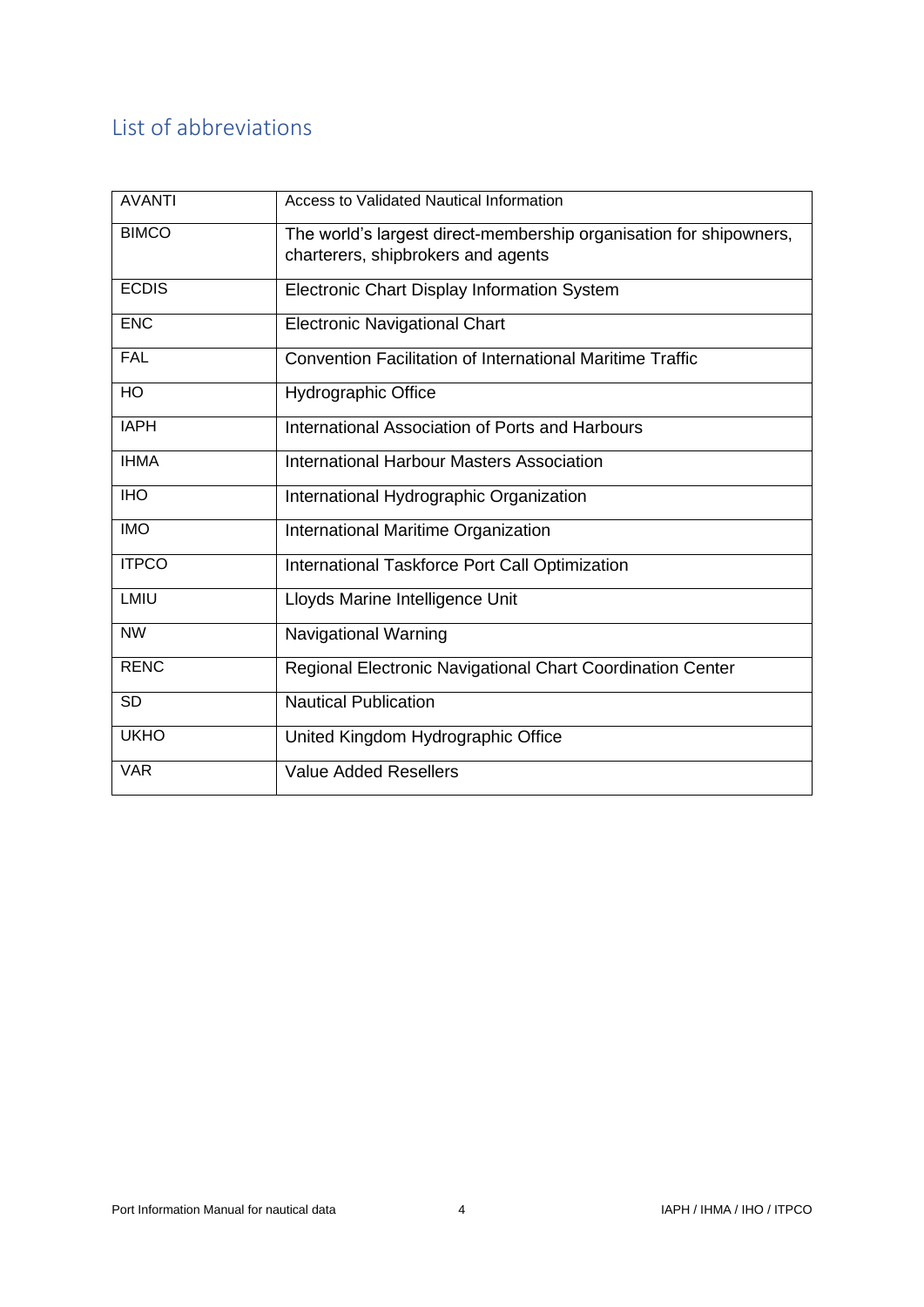# <span id="page-4-0"></span>Foreword

## Dear Reader,

The Guide for Nautical Data has been written to demonstrate that Hydrographic Offices and Port Authorities have worked together to discharge their collective SOLAS responsibilities as per Chapter V Regulation 9.

The content is based on:

- Use cases with most impact on IMO objectives: safety, environment, security:
	- Port infrastructure in Nautical Charts
	- Port depths in Nautical Charts
	- Port information in Nautical Publications
- Being compliant with IMO
	- Resolution A.893(21): berth to berth navigation
	- Resolution A862(20): recommended contents in port information books

The standards are based on:

- IHO standards
- UKHO / IHMA document, if IHO standards were not available
- IHO NIPWG comments on Port Information Manual

If ports and/or port users feel that the content or standards need an update to reflect current operations, changes will be proposed to IMO and/or IHO.

## Ben van Scherpenzeel

Project Officer International Port Master Association for Nautical Port Information Chairman International Taskforce Port Call Optimization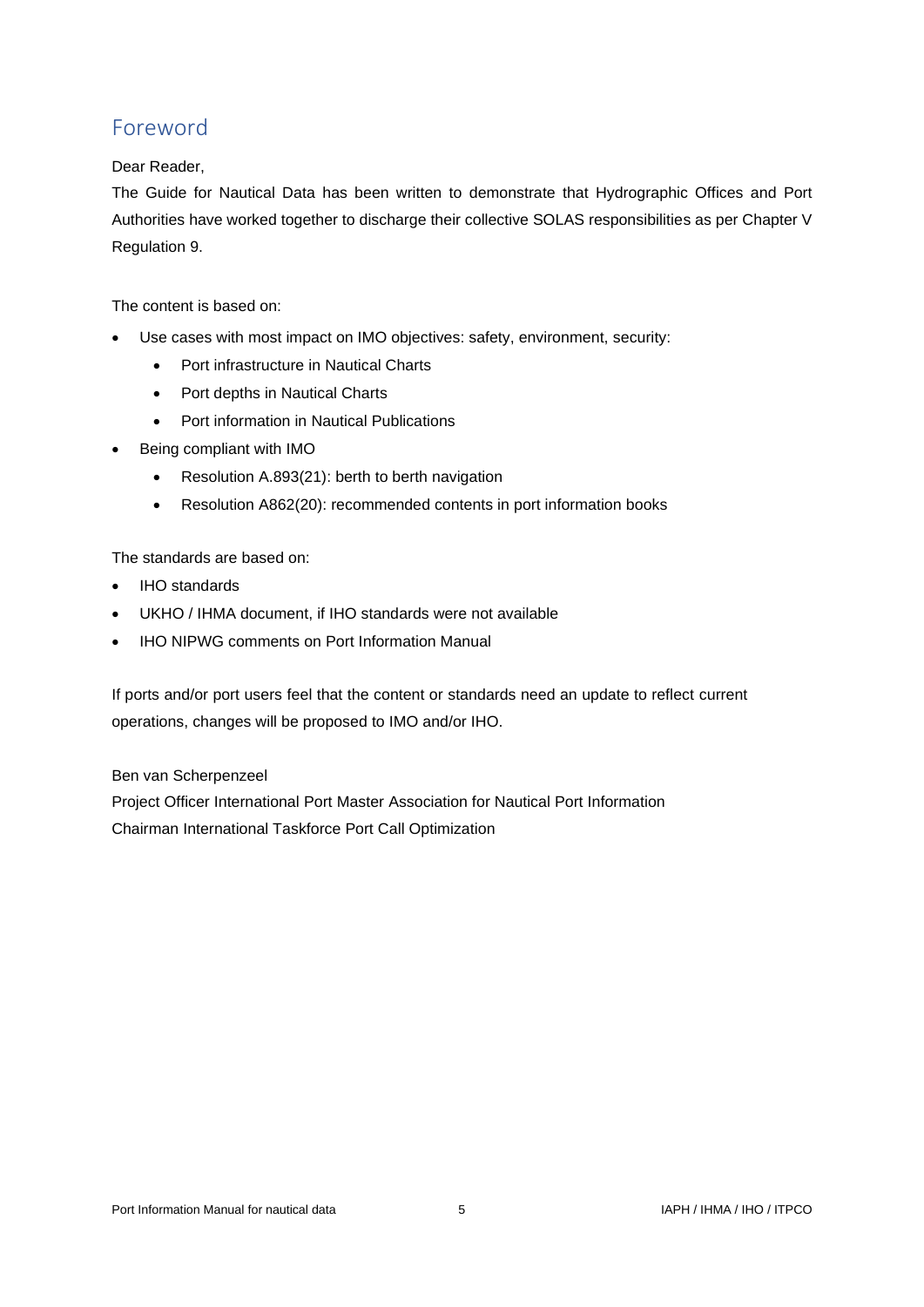# <span id="page-5-0"></span>1.1 Nautical data as part of the port call process

The port call process is based on high-level business process of port calls, which is based on IMO regulations, BIMCO contracts, and requirements of port authorities and other stakeholders, making it a port and trade agnostic process. It has been created by the Industry (a group of leading ports and shipping lines) and validated during Industry Roundtable sessions organized by the IMO Global Industry Alliance (GIA) to Support Low Carbon Shipping.

| $\underset{invariant and \\ \text{invariant}}{\text{Ships}}$<br>chec 6                                | <b>Sale of Goods</b><br>contract (bulk)<br>-Emerits to -Emerits | Controct<br>for hiring ships<br>-8 months to -8 months       | Sale of Goods<br>contract (bulk).<br>Carriage contract<br>(container).<br>disastate facets | Terminal<br>contract<br>-I member to -I mode                                                        | <b>Departure Possage</b><br>planning to port A<br>$-1$ and $4$ | Berth planning<br>orrived<br>-40 hours                                                                  | <b>Port planning</b><br>crrival<br>-3 hours                                                                                                                                                                                                                                                   | Berth / Port<br>arrival<br><b>Blows</b>                                                                                                                                                                         | Vessel / Cergo<br>service planning<br><b>Sithaw O'Cheva</b>                                                                                                                                                                                                       | <b>Port planning</b><br>departure<br>+1Khous - +12 hours                                   | Berth / Part<br>departure<br><b>ADE house - ATE hours</b>                                                                                                                                     |
|-------------------------------------------------------------------------------------------------------|-----------------------------------------------------------------|--------------------------------------------------------------|--------------------------------------------------------------------------------------------|-----------------------------------------------------------------------------------------------------|----------------------------------------------------------------|---------------------------------------------------------------------------------------------------------|-----------------------------------------------------------------------------------------------------------------------------------------------------------------------------------------------------------------------------------------------------------------------------------------------|-----------------------------------------------------------------------------------------------------------------------------------------------------------------------------------------------------------------|-------------------------------------------------------------------------------------------------------------------------------------------------------------------------------------------------------------------------------------------------------------------|--------------------------------------------------------------------------------------------|-----------------------------------------------------------------------------------------------------------------------------------------------------------------------------------------------|
| Corgo traders (bulk)<br>Camler (container)                                                            | Sale of Goods<br>DAvid tushess<br>$-$                           |                                                              | Sole of Goods<br>contract (louk).<br>Contage centred<br><b>burisked</b><br><b>Change</b>   | Contract to minor<br><b>But If</b><br>$\rightarrow$                                                 |                                                                |                                                                                                         |                                                                                                                                                                                                                                                                                               |                                                                                                                                                                                                                 |                                                                                                                                                                                                                                                                   |                                                                                            |                                                                                                                                                                                               |
| Charlerer                                                                                             |                                                                 | Contract<br><b>No Midro ships</b><br><b>Back</b><br>$\cdots$ |                                                                                            |                                                                                                     |                                                                |                                                                                                         |                                                                                                                                                                                                                                                                                               |                                                                                                                                                                                                                 |                                                                                                                                                                                                                                                                   |                                                                                            |                                                                                                                                                                                               |
| <b>Berth</b> operator<br>(terminal)                                                                   |                                                                 | $\frac{\text{Inch}}{\text{infinite}}$<br>Sea 14<br>÷         |                                                                                            |                                                                                                     | $\frac{\ln n}{\ln \ln n}$                                      | <b>Burdt</b><br>Jack.<br>ploming<br><b>Information</b><br>$\mathcal{B} = \mathcal{B}$<br><b>Chillen</b> |                                                                                                                                                                                                                                                                                               |                                                                                                                                                                                                                 | $\frac{325}{\alpha=22}$                                                                                                                                                                                                                                           |                                                                                            |                                                                                                                                                                                               |
| Part authority                                                                                        |                                                                 | $\frac{\text{Edd}}{\text{m}$<br>Des G                        |                                                                                            | $\begin{array}{r} \text{Notations} \\ \text{landians} \\ \text{andness} \\ \text{case} \end{array}$ | Post .<br>information:                                         |                                                                                                         | Port<br>aturnitius<br>plassing<br>Eliabia<br>and make                                                                                                                                                                                                                                         |                                                                                                                                                                                                                 | $\frac{\partial \Omega}{\partial m^2}$                                                                                                                                                                                                                            | $\frac{\text{Part}}{\text{photon}}$<br>hat<br>Internation<br>$rac{40 + 10}{112 + 14 + 10}$ |                                                                                                                                                                                               |
| Hydrographic office                                                                                   |                                                                 |                                                              |                                                                                            |                                                                                                     | Nazfastidaga<br>adjusters<br>$Im\Omega$                        |                                                                                                         |                                                                                                                                                                                                                                                                                               |                                                                                                                                                                                                                 |                                                                                                                                                                                                                                                                   |                                                                                            |                                                                                                                                                                                               |
| Coptain (via ogent)<br><b>Arriving ship</b>                                                           |                                                                 |                                                              |                                                                                            |                                                                                                     | $-1$<br><b>Pur possage</b><br>$\frac{1}{\Delta m+1}$           | FOLService.<br><b>CAlerta</b><br>÷<br>die 19<br>$\Delta=1.2$                                            | $\begin{array}{l} \underline{\text{EBasis}}\\ \underline{\text{length}}\\ \underline{\text{dist}}\\ \underline{\text{dist}}\\ \underline{\text{dist}}\\ \end{array}$<br>$\begin{array}{r} \text{Eibabid} \\ \text{boundary} \\ \text{first} \\ \text{first} \\ \text{first} \end{array}$<br>÷ | $\begin{array}{l} \frac{\delta D_{13} \delta_{12} t}{\log \omega_{12}} \\ \frac{\delta D_{12} \delta_{12}}{\log \omega_{12}} \end{array} \label{eq:11}$<br>$\rightarrow$ $^{40,5\pm0.5}_{-50,22}$ $\rightarrow$ | $\frac{523}{\rho_{\rm{m}}\rho_{\rm{0}}}$<br>Vessland<br><b>Viewell and</b><br>orga sanaka<br>  planning<br>  Cha.7)<br>corpo service<br>phanolog<br>×.<br>$p_{\text{max}}(t)$<br>Creat and hour planning<br><b>EL service</b><br><b>CHARA</b><br>$\mu_{\rm H}$ 10 | $112$ bm/h<br>$O(n+1)$                                                                     | <b>Kitabl</b><br>$\begin{array}{ccc} \text{Filishel} & = & \text{Filishel} & = & \frac{\text{Kallish}}{\text{Noh}} & = \\ & \text{fccH} & = & \frac{\text{Msh}}{\text{NohH}} & = \end{array}$ |
| Coptain (via ogent)<br>Departing ship                                                                 |                                                                 |                                                              |                                                                                            |                                                                                                     |                                                                | filiam.<br>●                                                                                            |                                                                                                                                                                                                                                                                                               |                                                                                                                                                                                                                 |                                                                                                                                                                                                                                                                   |                                                                                            |                                                                                                                                                                                               |
| <b>Noutical services</b>                                                                              |                                                                 |                                                              |                                                                                            |                                                                                                     |                                                                |                                                                                                         | <b>Nautical</b><br>service.<br>$\frac{\text{maxima}}{\text{lim in}}$                                                                                                                                                                                                                          |                                                                                                                                                                                                                 |                                                                                                                                                                                                                                                                   | $\frac{34 \pi F \sigma^2}{300 \pi^2 \sigma^2}$<br>stering                                  |                                                                                                                                                                                               |
| <b>Vessel services</b><br>Cargo services<br>(terminal)                                                |                                                                 |                                                              |                                                                                            |                                                                                                     |                                                                |                                                                                                         |                                                                                                                                                                                                                                                                                               | $\frac{\text{LIB}}{\text{pion} \log n}$                                                                                                                                                                         | $\lim_{\beta\to\beta\gamma} \quad = \quad \lim_{\beta\to\beta\gamma} \quad =$<br>$\frac{\text{ES}}{\text{pass}}$<br>$\frac{\text{ES}}{\text{pump}}$                                                                                                               | $\frac{E\mathbf{S}}{\mu\omega\log}$                                                        |                                                                                                                                                                                               |
| <b>Authorities</b><br>(Multifications, declarations)<br>for cyclone, immigration,<br>dangerous goods) |                                                                 |                                                              |                                                                                            |                                                                                                     |                                                                |                                                                                                         | <b>Software</b> and<br>delastics<br>$\sim$                                                                                                                                                                                                                                                    | Notifications and<br>Dec 12                                                                                                                                                                                     |                                                                                                                                                                                                                                                                   | Notifications and<br>$\Omega=30$                                                           |                                                                                                                                                                                               |

From left to right:

# **Contractual phase:**

- Sale of goods contract (bulk sector)
- Contract for chartering ships
- Sale of goods contract (bulk sector), carriage contract (container sector)
- Terminal contract

#### **Operational phase:**

- Passage planning
- Berth planning arrival
- Port planning arrival
- Berth / Port arrival
- Vessel service planning
- Port planning departure
- Berth/ Port departure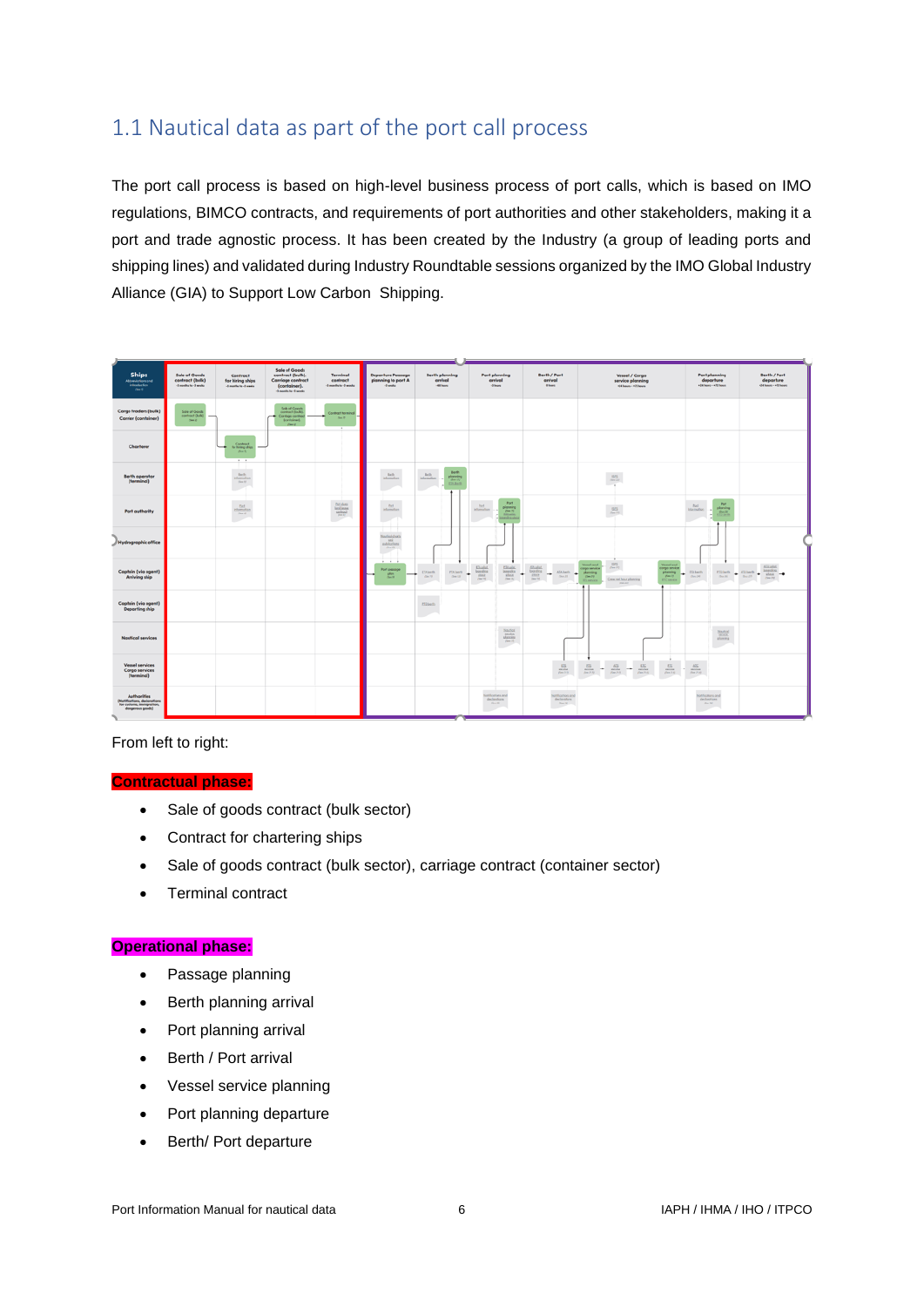### Data to be exchanged:

| Ships <sub>-</sub><br>--<br>$-$                                                                 | <b>Sale of Group</b><br>contract (India)       | Contract<br><b>Ret horsey ships</b><br><b>Contract Contract</b> | <b>Tale of Goods</b><br>smelved Dark's<br>Carriage contract<br>Contratues<br><b>Basillon Faste</b> | Terminal<br>central.  | <b>Departure Penange</b><br>planning to part A | <b>Barth planning</b><br>arrival<br>and base.               | <b>Port planning</b><br>writed.<br>other.         | Barth / Part<br>arrival<br><b>That</b> | $\begin{array}{l} \textbf{W} \textbf{cosat} \, \textit{f} \textbf{ (sup)} \\ \textbf{arccosat} \textbf{ph} \textbf{arccosat} \end{array}$ | <b>Part planning</b><br>departure | Berlin / Burl<br>departure                                              |
|-------------------------------------------------------------------------------------------------|------------------------------------------------|-----------------------------------------------------------------|----------------------------------------------------------------------------------------------------|-----------------------|------------------------------------------------|-------------------------------------------------------------|---------------------------------------------------|----------------------------------------|-------------------------------------------------------------------------------------------------------------------------------------------|-----------------------------------|-------------------------------------------------------------------------|
| Corps freelers (Sofk)<br>Carlos topolated                                                       | town this seal.<br><b><i><u>CHANGE</u></i></b> |                                                                 | $\frac{1}{\sqrt{2}}$<br>-                                                                          | <b>TERRITORY</b><br>- |                                                |                                                             |                                                   |                                        |                                                                                                                                           |                                   |                                                                         |
| Charless                                                                                        |                                                | <b>SE</b><br>×                                                  |                                                                                                    |                       |                                                |                                                             |                                                   |                                        |                                                                                                                                           |                                   |                                                                         |
| <b>Back operator</b><br>Permanel                                                                |                                                | 3d<br>÷                                                         |                                                                                                    |                       | me.<br>--                                      | 壹                                                           |                                                   |                                        |                                                                                                                                           |                                   |                                                                         |
| Port authority                                                                                  |                                                | $\rightarrow$<br><b><i><u>STATE</u></i></b>                     |                                                                                                    | 等                     |                                                |                                                             | <b>AND</b><br>₩<br><b>Charles</b><br><b>STARR</b> |                                        | $\frac{1}{2}$<br>144.60                                                                                                                   | ž                                 |                                                                         |
| Hydrographic office                                                                             |                                                |                                                                 |                                                                                                    |                       | $+ - +$                                        |                                                             |                                                   |                                        |                                                                                                                                           |                                   |                                                                         |
| Cognide (via agent)<br>Amhring ship                                                             |                                                |                                                                 |                                                                                                    |                       | 幂<br>÷<br>÷                                    | $\frac{2\pi i\omega\hbar}{\omega\omega\hbar}$<br><b>PAR</b> | 莹<br>兽<br>٠<br>×                                  | $\overline{\Xi}$ - $\overline{\Xi}$    | Δ<br>Ë<br>$\frac{1}{\sqrt{2}}$<br>٠                                                                                                       | $-104$                            | $\frac{m_{\rm eff}}{m_{\rm eff}}$ , $\frac{m_{\rm eff}}{m_{\rm eff}}$ , |
| Capitalis (vite agent)<br>Departing ship                                                        |                                                |                                                                 |                                                                                                    |                       |                                                | ٦                                                           |                                                   |                                        |                                                                                                                                           |                                   |                                                                         |
| <b>Number we vices</b>                                                                          |                                                |                                                                 |                                                                                                    |                       |                                                |                                                             | E.                                                |                                        |                                                                                                                                           | 旨                                 |                                                                         |
| Vessel services<br>Corgo services                                                               |                                                |                                                                 |                                                                                                    |                       |                                                |                                                             |                                                   |                                        |                                                                                                                                           | $\frac{1}{2}$                     |                                                                         |
| Automatics.<br><b>UnitStation, Motorships</b><br>thi contenus insideration, das-<br>powerprint. |                                                |                                                                 |                                                                                                    |                       |                                                |                                                             | $\frac{1}{2}$                                     | Page 1                                 |                                                                                                                                           | 2000                              |                                                                         |

#### The port call data sets are:

- Nautical data: data provided by Hydrographic Offices in navigational charts, Nautical Publications or coast pilots, and tide tables.
- Administrative data: data submitted by ships or other non-authority parties to authorities in notifications and declarations.
- Operational data: data submitted to non-authority parties as part of planning or execution of certain operations.

# <span id="page-6-0"></span>1.2 Nautical data use cases

- Port Infrastructure in Nautical Charts: Masters are obliged to navigate berth to berth by using official Nautical Charts and Nautical Publications to fulfil SOLAS carriage requirements. This is however a challenging undertaking if the terminal, berth or berth position is not displayed in the Nautical Chart, or if the information differs between e.g., the Nautical Chart and the Nautical Publication. Shipping lines have requested improvements to the quality and availability of nautical port information.
- Port depths in Nautical Charts: Masters have difficulties to optimize the deadweight of the vessel and apply a safe Under Keel Clearance if local depths are different from the Nautical Chart or if the Under Keel Clearance definitions are different.
- Port information in Nautical Publications: voyage planning is difficult if local Port Information Books are different from Nautical Publications.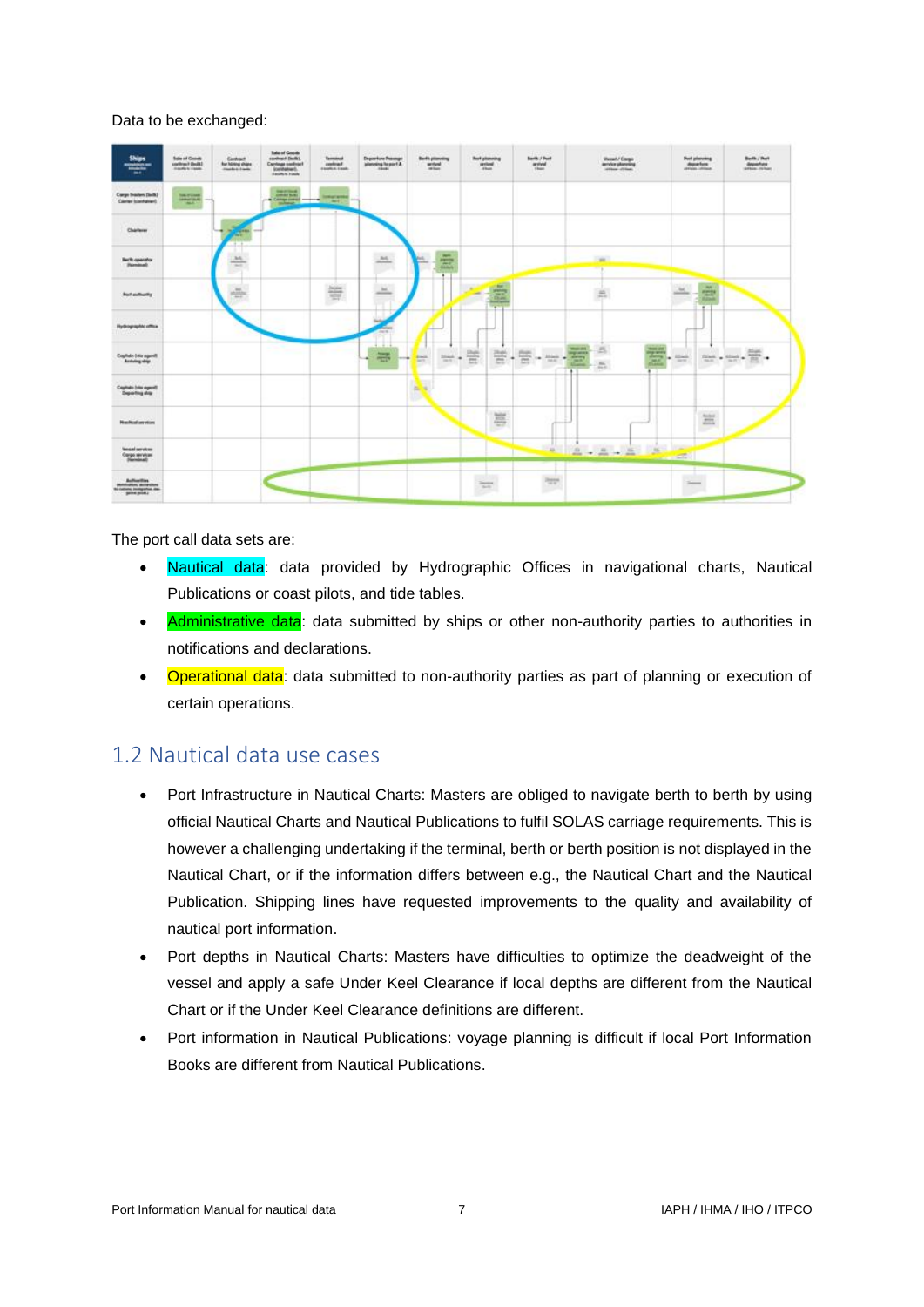# <span id="page-7-0"></span>1.3 Challenges Hydrographic Offices

- Official Nautical Charts and Nautical Publications are issued by or on the authority of a Government-authorized Hydrographic Office (HO) or other relevant government institution. Most HO's act in accordance with the IHO recommendation to distribute ENC's through a controlled process of validation and distribution through RENC and VAR's. Taking also into account an external dependency on the update mechanism on board, today the time between actual measurement or sounding and chart update on board may typically be about 4 weeks.
- Hydrographic Offices of the IHO Nautical Information Provision Working Group experience a lack of data availability and consistency of port authorities, resulting in Hydrographic Offices being unwilling to publish port infrastructure data in their charts and Publications as they cannot guarantee the correctness of the data.
- If ports share their latest soundings, the amount of data may be too much for the Hydrographic Office to handle.

# <span id="page-7-1"></span>1.4 Challenges Port Authorities

- Ports publish unofficial Nautical Charts and Nautical Publications to share data that changes more frequently than the update frequency of official Nautical Charts and Nautical Publications (e.g., updates of soundings if ports are affected by siltation).
- Ports face difficulties gathering data from all data owners in the port, as the port authority is not data owner of all port data (e.g., terminals may be the data owner of the soundings of the berthing pocket).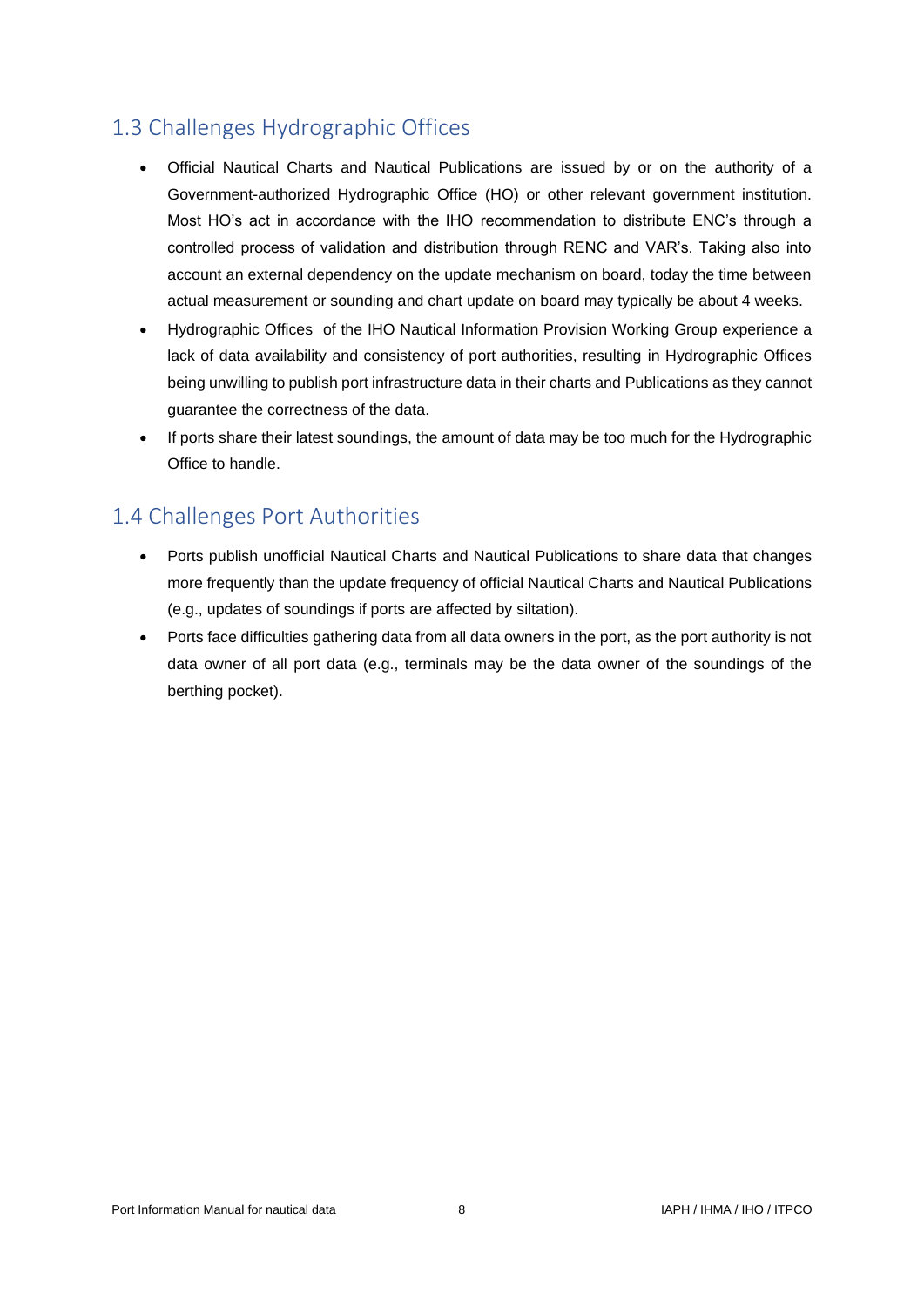# <span id="page-8-0"></span>2.1 Nautical Charts

#### *Introduction*

Nautical Charts are special purpose maps specifically designed to meet the requirements of marine navigation, showing amongst others depths, nature of bottom, elevations, configuration and characteristics of coast, dangers and aids to navigation. Nautical Charts offer a graphical representation of relevant information to mariners for planning and executing safe navigation.

There are two types of official Nautical Charts:

- Paper chart still used as back up of the electronic charts
- Electronic navigational chart (ENC), with comparable content to the official paper chart, with the current standard of S-57, used in the Electronic Chart Display Information System (ECDIS). A special form of an ENC is the high-density bathymetry (HD ENC). A special ENC with more bathymetric content compared to ENC.

#### *Official Nautical Charts*

Are issued by or on the authority of a Government-authorized Hydrographic Office or other relevant government institution. Most HO's act in accordance with the IHO recommendation to distribute ENC's through a controlled process of validation and distribution through RENC's and VAR's. Taking into the external dependency of the onboard update mechanism, today the time between actual measurement or sounding and chart update on board may typically be about 4 weeks.

#### *Unofficial Nautical Charts*

May be issued locally by ports to share data that changes more frequently than the update frequency of official Nautical Charts (e.g., updates of soundings if ports are affected by siltation).

#### *Use on board of official and unofficial Nautical Charts*

Only official Nautical Charts fulfill SOLAS carriage requirements; unofficial Nautical Charts don't. Therefore, ships must use the official ones, and pilots can use the unofficial ones. Navigating a vessel with the Bridge Team whereby one part of the team uses different information than the other part of the Bridge Team is not the ideal situation. Both parties should have chart information which has the same source and the same time stamp.

#### *Solution*

Ports and Hydrographic Offices work together to share their latest information using the same standards for better alignment of official and unofficial Nautical Charts, allowing future real time data exchange and eliminating the need for unofficial Nautical Charts altogether.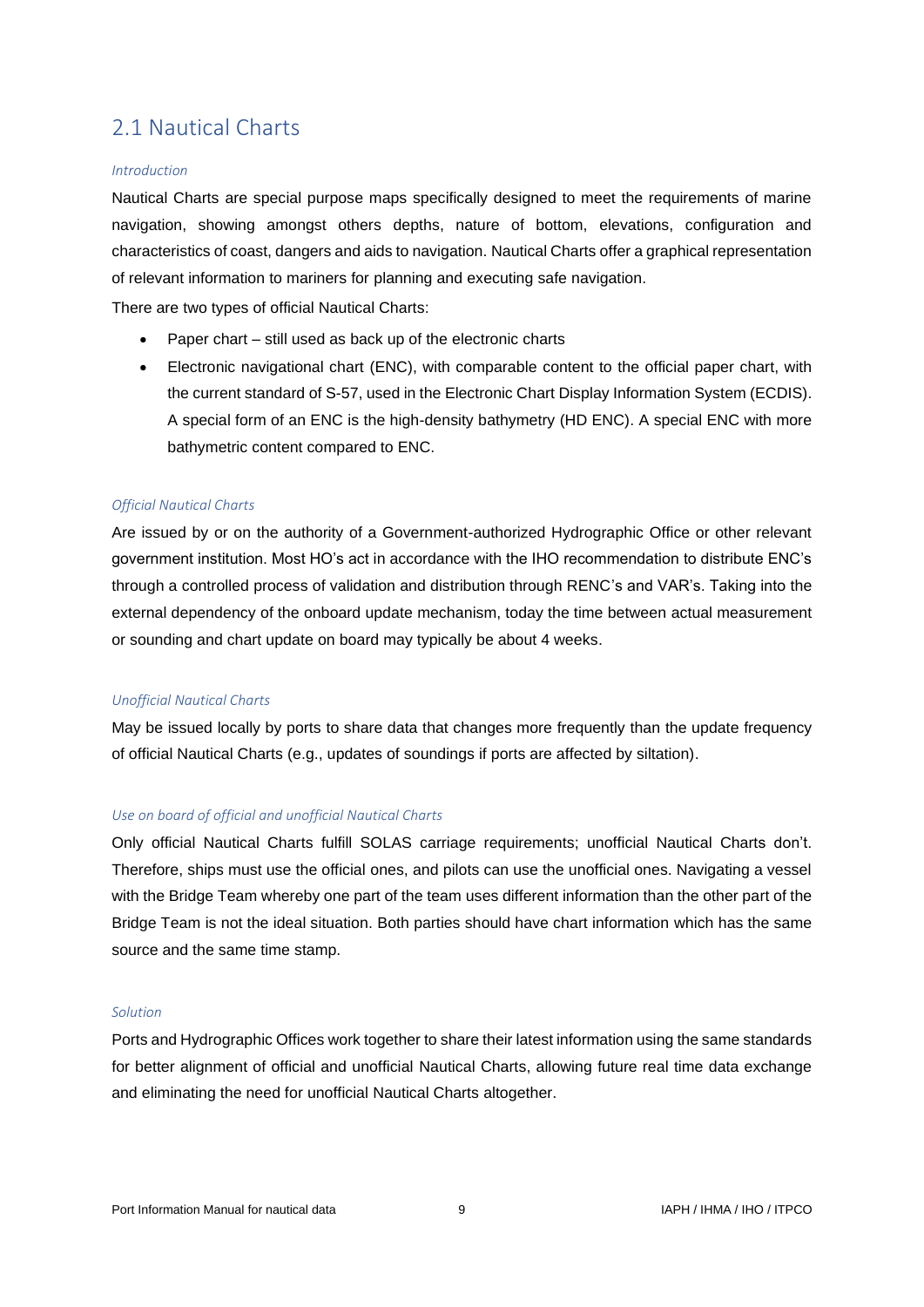# <span id="page-9-0"></span>2.2 Nautical Publications

#### *Introduction*

Nautical Publications provide additional information related to Nautical Charts in a particular area. Both are building an information entity and must be carried by every SOLAS vessel.

#### *Official Nautical Publications*

They're issued officially by. or on the authority of a Government-authorized Hydrographic Office or other relevant government institution.

Update frequency purely depends on the availability of update information and therefore is variable.

#### *Unofficial Nautical Publications*

May be issued locally by ports, to share data that changes more frequently than the update frequency of official Nautical Publications (e.g., updates of details of port administration or arrival information requirements). For that reason, such data is often shared through unofficial Nautical Publications (also called Port Information Books or Port Information Guides) for quick updates. May also be published by other publishers to provide details about port infrastructure as it's not available in official Nautical Charts and/or Nautical Publications, who again send questionnaires to ports to collect nautical data.

#### *Use on board of official and unofficial Nautical Charts*

Only official Nautical Publications fulfill SOLAS carriage requirements; unofficial Nautical Publications don't.

However, the information differs between official Nautical Publications and unofficial Nautical Publications from Port Authorities or other publishers, making it difficult to select the most reliable source.

#### *Solution*

Ports and Hydrographic Offices work together to share their latest information using the same standards for better alignment of official and unofficial Nautical Publications, and allowing future real time data exchange and eliminating the need for unofficial Nautical Publications.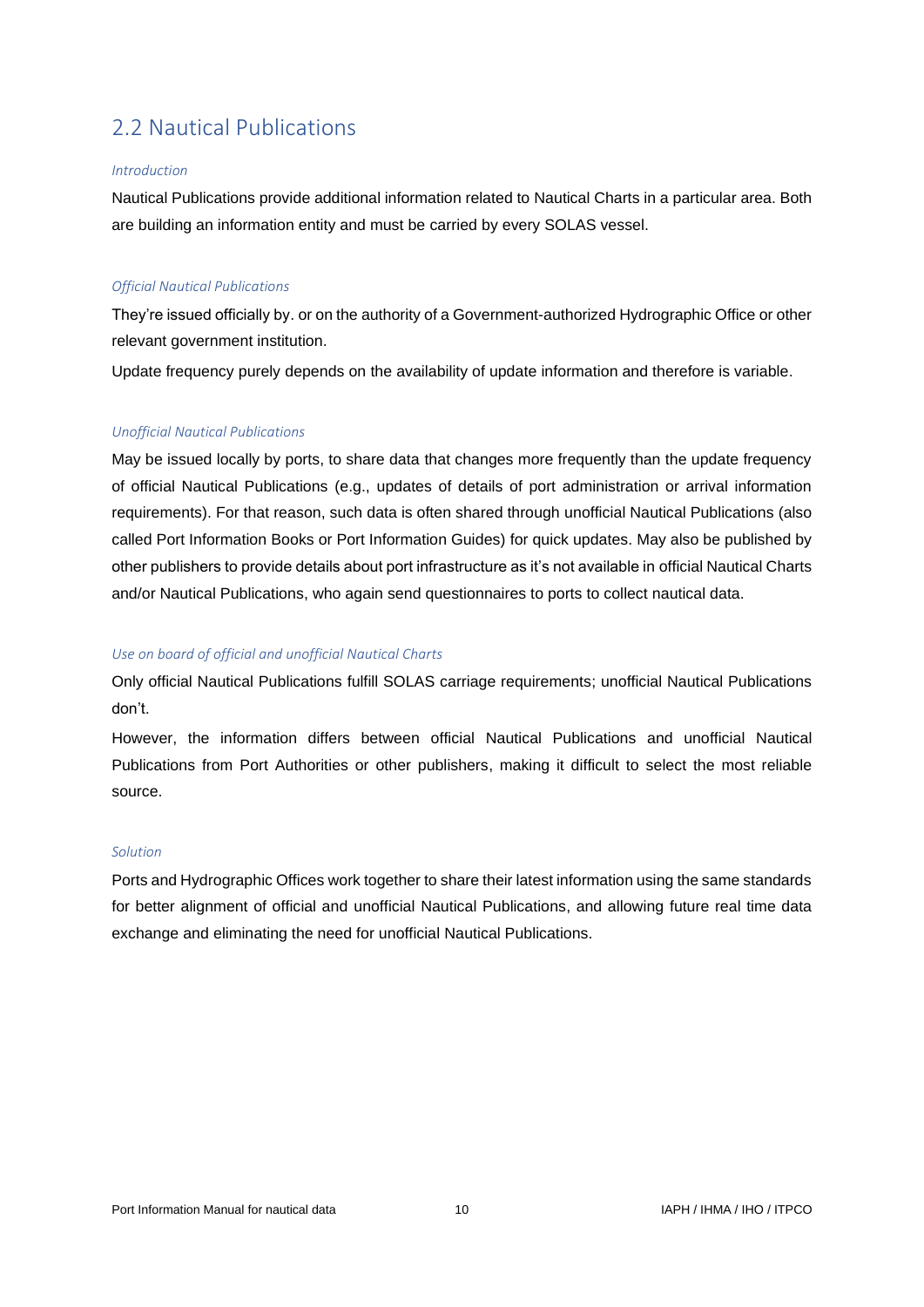# <span id="page-10-0"></span>2.3 Roadmap

The challenge of the coming years for nautical port information is that we've a mixed environment, with different needs and interests from users, publishers, and regulating bodies.

## Identified phases:

| Phase                   | Official               | Unofficial             | Official            | Unofficial                   |
|-------------------------|------------------------|------------------------|---------------------|------------------------------|
|                         | <b>Nautical Charts</b> | <b>Nautical Charts</b> | <b>Nautical</b>     | <b>Nautical Publications</b> |
|                         |                        |                        | <b>Publications</b> |                              |
|                         | Paper                  | Local format           | Paper               | Local format                 |
| $\overline{2}$          | Paper                  | Conversion to IHO      | Paper               | Conversion to IHO            |
|                         | <b>ENC S-57</b>        | format                 |                     | format                       |
| 3                       | Paper                  | <b>IHO</b> format      | Paper               | <b>IHO</b> format            |
|                         | <b>ENC S-57</b>        | S-100 exchange         | $S-131$             | S-131 exchange               |
|                         | <b>ENC S-100</b>       |                        |                     |                              |
| $\overline{\mathbf{4}}$ | <b>ENC S-100</b>       | S-100 exchange         | $S-131$             | S-131 exchange               |

Today we're in phase 2.

This manual provides guidelines to transfer local formats of unofficial Nautical Charts and Nautical Publications into IHO formats.

This will help ports to be prepared for phase 3 and 4, as alignment with IHO standards is a first requirement for future real time electronic exchange.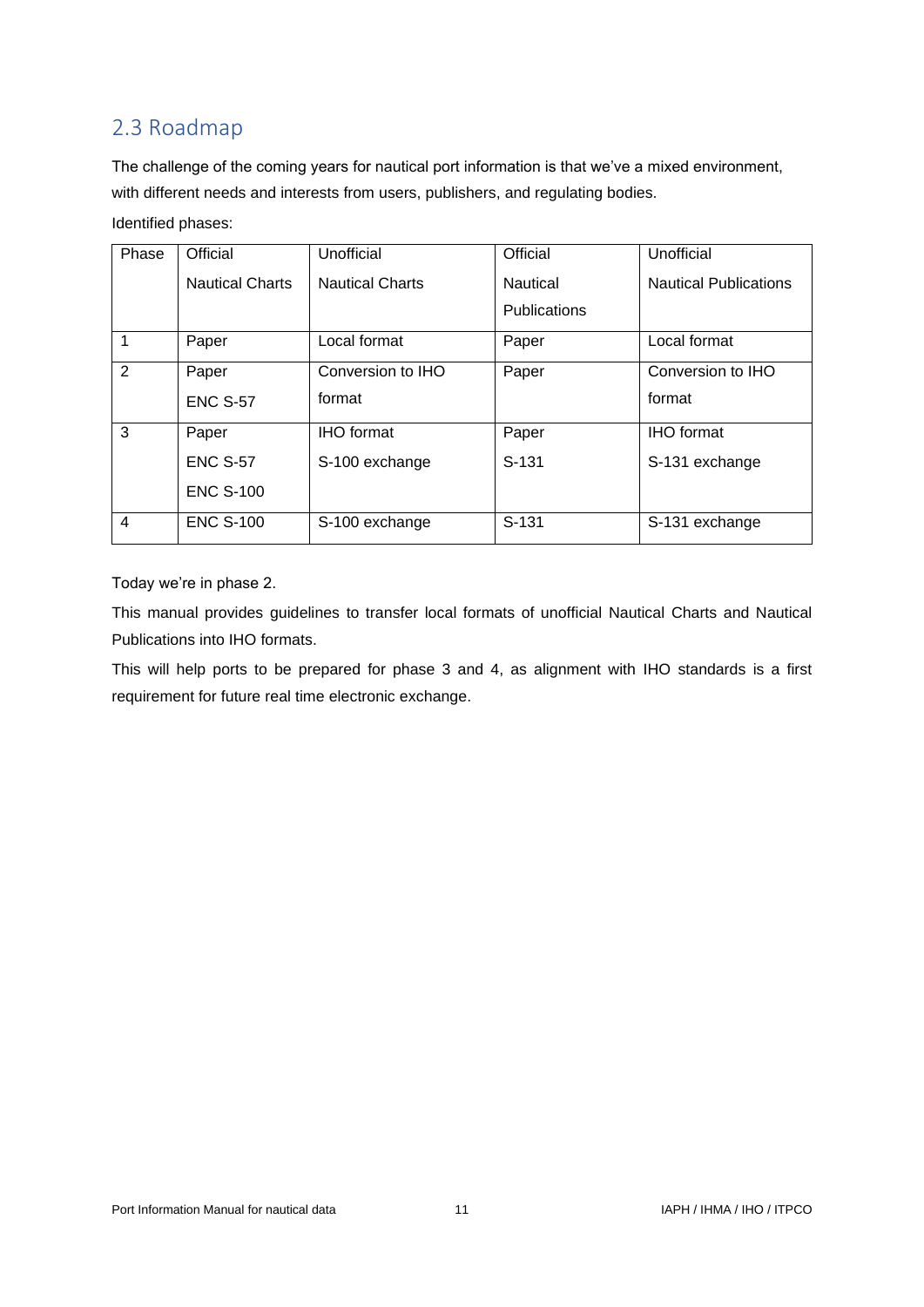# <span id="page-11-0"></span>3.1 Port infrastructure in unofficial Nautical Charts and Nautical

# Publications

## *Port*

## *Definition*

Any port, terminal, offshore terminal, ship and repair yard, or roadstead which is normally used for the loading, unloading, repair and anchoring of ships, or any other place at which a ship can call. The word "port" also embraces geographically, a city or borough which serves shipping interests. Other national standards and frameworks may describe such administrative entities already (IHO S-32).

#### *Location*

A single position or delimited area which represents the port as a whole. Generally, for a single position, a centre of gravity position is chosen to represent the port's location. This is aligned with the airline industry.



#### *Indirect refence for computer exchange*

• Global Location Number (GLN) (ISO/IEC 6523). E.g.: 9521234567882 for Port of Rotterdam *Indirect refence for human exchange*

• UN/LOCODE; E.g.: NLRTM for Port of Rotterdam

## *Direct reference for navigation*

• Decimal degrees to a defined precision (minus to indicate South and West). Datum: WGS 84. E.g.: 51.9166666, 4.5000000 for Port of Rotterdam

#### *Other references*

• Name of port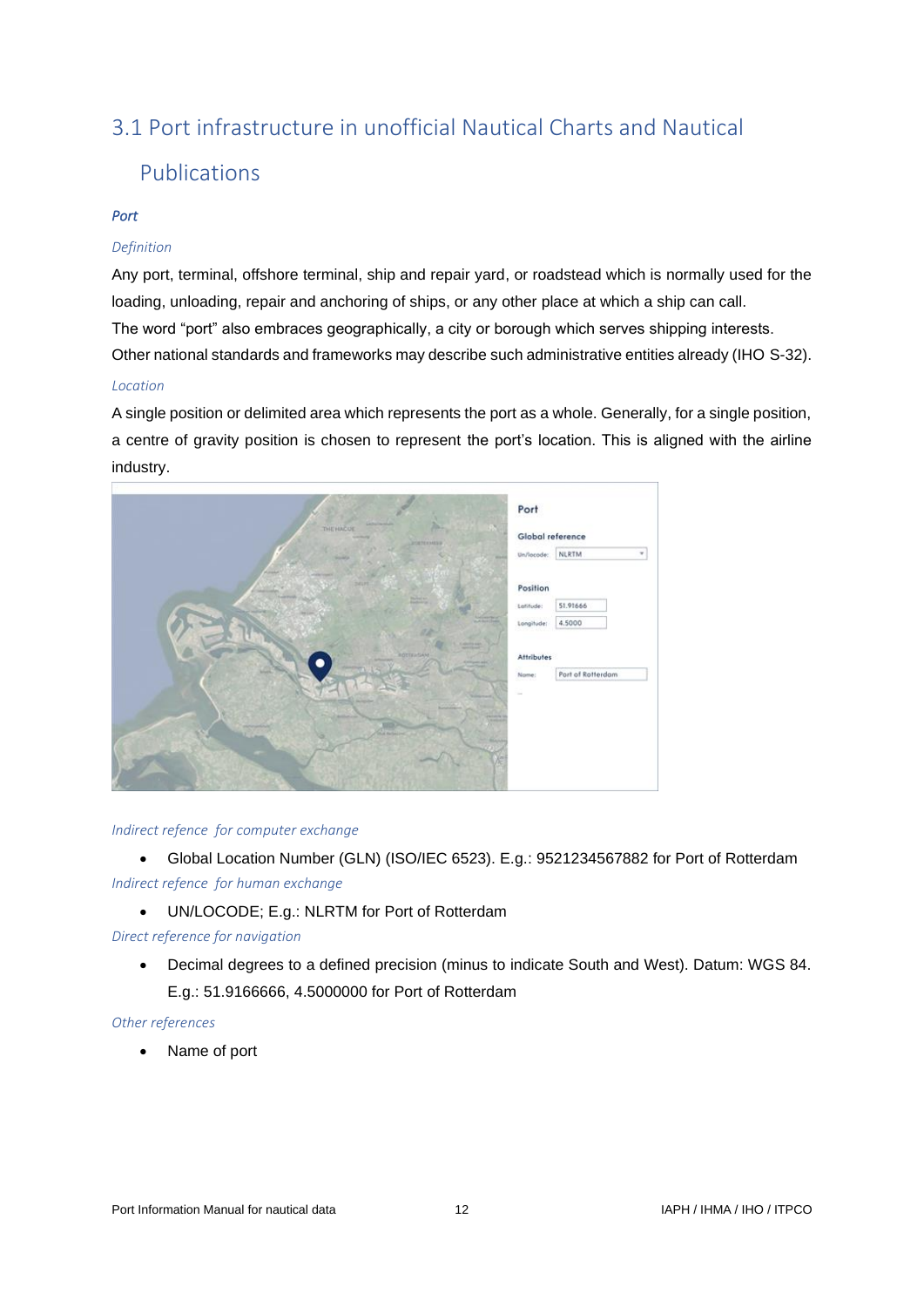#### *Port Section*

#### *Definition*

Ports can have multiple different types of sections. The most common ones are:

- Anchorage: An area in which vessels anchor or may anchor (NP100)
- Fairway: The main navigable channel in the approaches to, or within, a river or harbour. Sometimes called the Ship Channel (NP100)
- Turning basin: An area of water or enlargement of a channel in a port, where vessels are enabled to turn, and which is kept clear of obstructions such as buoys for that purpose (NP100)
- Basin: A sheltered body of water available for port operations connecting either with the sea, with an outer port, or with another basin. Generally, an almost land locked area leading off an in inlet, firth, or sound. Also, an area of water limited in extent and nearly enclosed by structures alongside which vessels can lie (IHO S-32)

#### *Location*

A single position or delimited area which represents the port section as a whole. Generally, for a single position, a centre of gravity position is chosen to represent the port section



#### *Indirect refence for computer exchange*

• Global Location Number (GLN) (ISO/IEC 6523)

*Indirect refence for human exchange*

- Port Section Code: Alphanumeric, maximum 4 characters. E.g.: WAAL for Waalhaven *Direct reference for navigation*
	- Decimal degrees to a defined precision (minus to indicate South and West). Datum: WGS 84 E.g.: 51.92000000, 4.5000000 for Waalhaven

#### *Other references*

• Name of the port section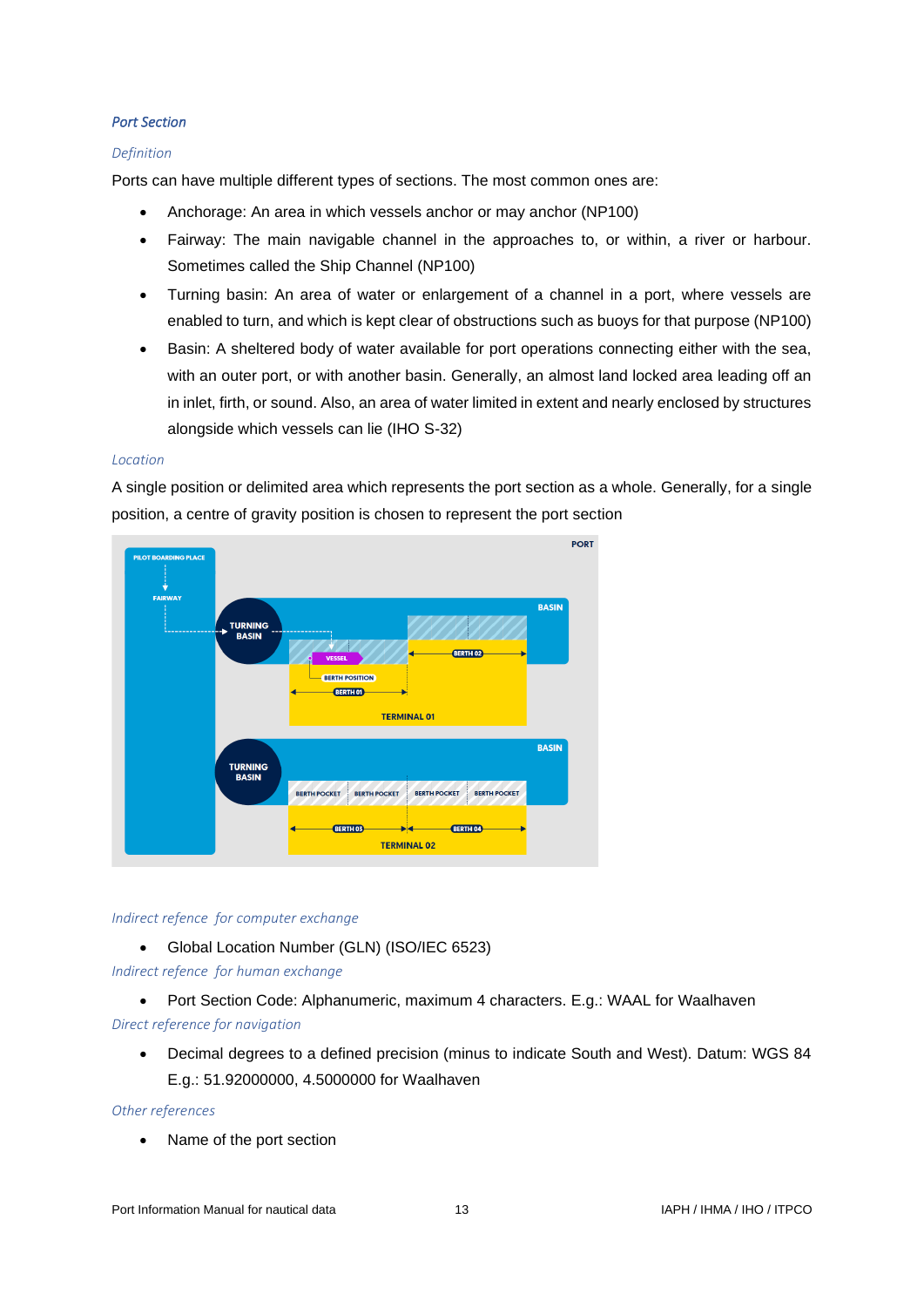## *Terminal*

## *Definition*

A number of berths grouped together, providing facilities for handling a particular form of cargo, e.g., oil terminal, container terminal (IHO S-32)

## *Location*

A polygon or single position which represents the terminal or berth operator as a whole. Generally, for single position cases, a centre of gravity is chosen to represent the terminal's location.



#### *Indirect refence for computer exchange*

• Global Location Number (GLN) (ISO/IEC 6523); 13 digits in text format. E.g.: 9521234567875 for the ECT Delta terminal shown in above illustration.

## *Indirect refence for human exchange*

- UN/LOCODE + SMDG Code: Alphanumeric between 3 and 6 character. E.g.: NLRTM + OODDN or
- Terminal Code: Alphanumeric, between 3 and 6 character. E.g.: NLRTM + VOPAK

## *Direct reference for navigation*

• In decimal degrees to a defined precision (minus to indicate South and West). Datum WGS 84. E.g.: 51.887190, 4.284030

## *Other references*

- Name of the terminal (call name, e.g., not the name of the mother company)
- IMO Port Facility (ISPS) Number; UN/LOCODE and a 4-digit code separated with a dash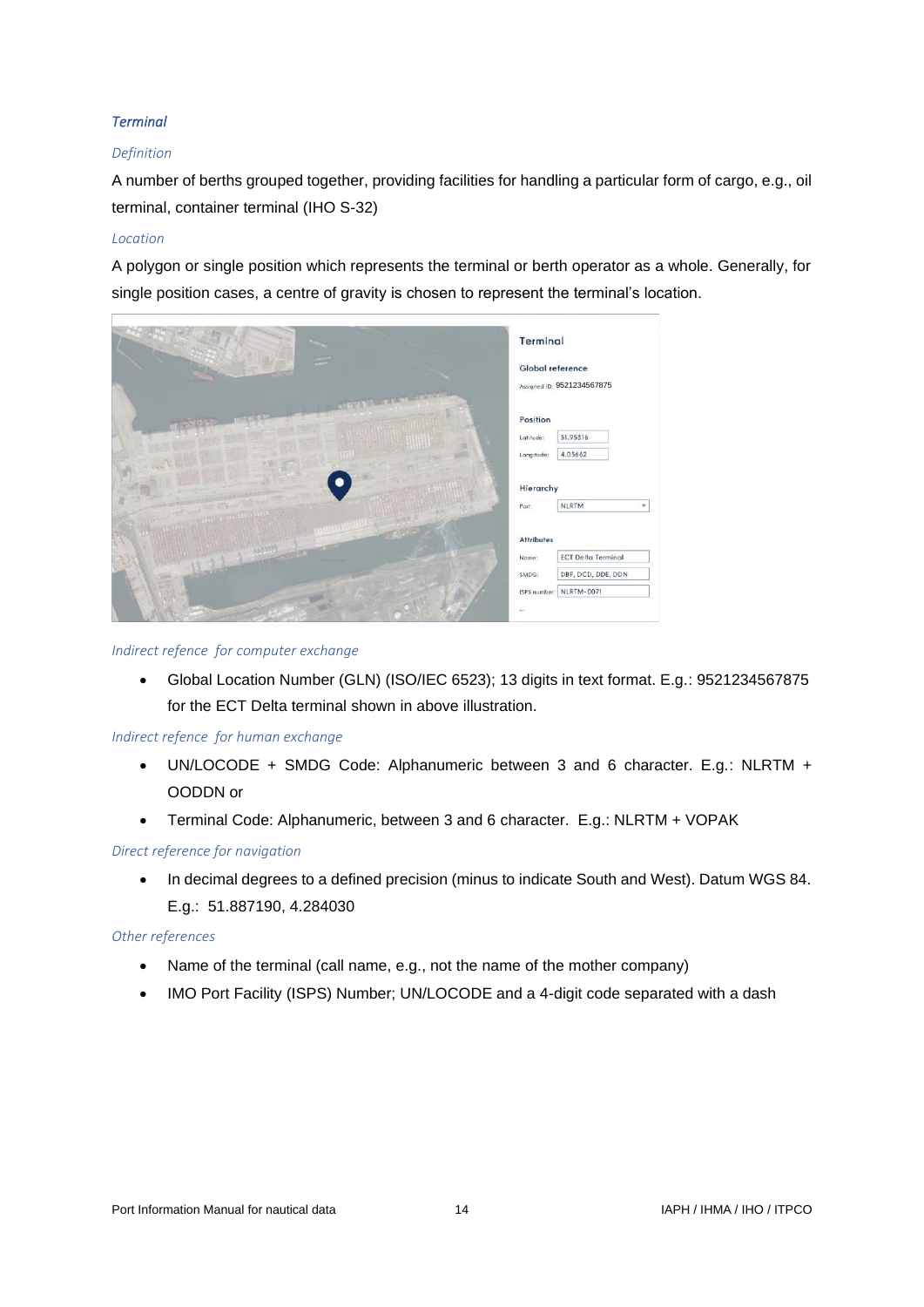#### *Berth*

### *Definition*

The space assigned to or taken up by a ship when anchored or when lying alongside a quay, wharf, jetty, or other structure (IMO Data reference model IMO0232)

#### *Location*

When a ship is lying alongside e.g., a quay, wharf, jetty or other structure the berth's extent is between its two extremities as shown in the diagram below, measured in a straight line, indicated by A and B, orientation is not important. The line represents the fender line, being the position of the ship's side when alongside. When a ship is lying in e.g., a multiple buoy mooring the berth is represented by its mooring buoys, resulting in a polygon.



*Indirect refence for computer exchange*

• Global Location Number (GLN) (ISO/IEC 6523); 13 digits in text format. E.g.: 9521234567868 for the berth shown in the above illustration.

#### *Indirect refence for human exchange*

- UN/LOCODE + SMDG + Berth Code: Alphanumeric, between 6 and 9 characters. E.g.: NLRTM OODDN or:
- UN/LOCODE + Terminal Code: Alphanumeric, between 6 and 9 characters. E.g.: NLRTM VOPAKVP9

#### *Direct reference for navigation*

• In decimal degrees to a defined precision, (minus to indicate South and West). Datum WGS 84.E.g.: 51.887190, 4.284030 for positions A and B

#### *Other references*

• Name of berth, possibly combined with name of terminal name for better human recognition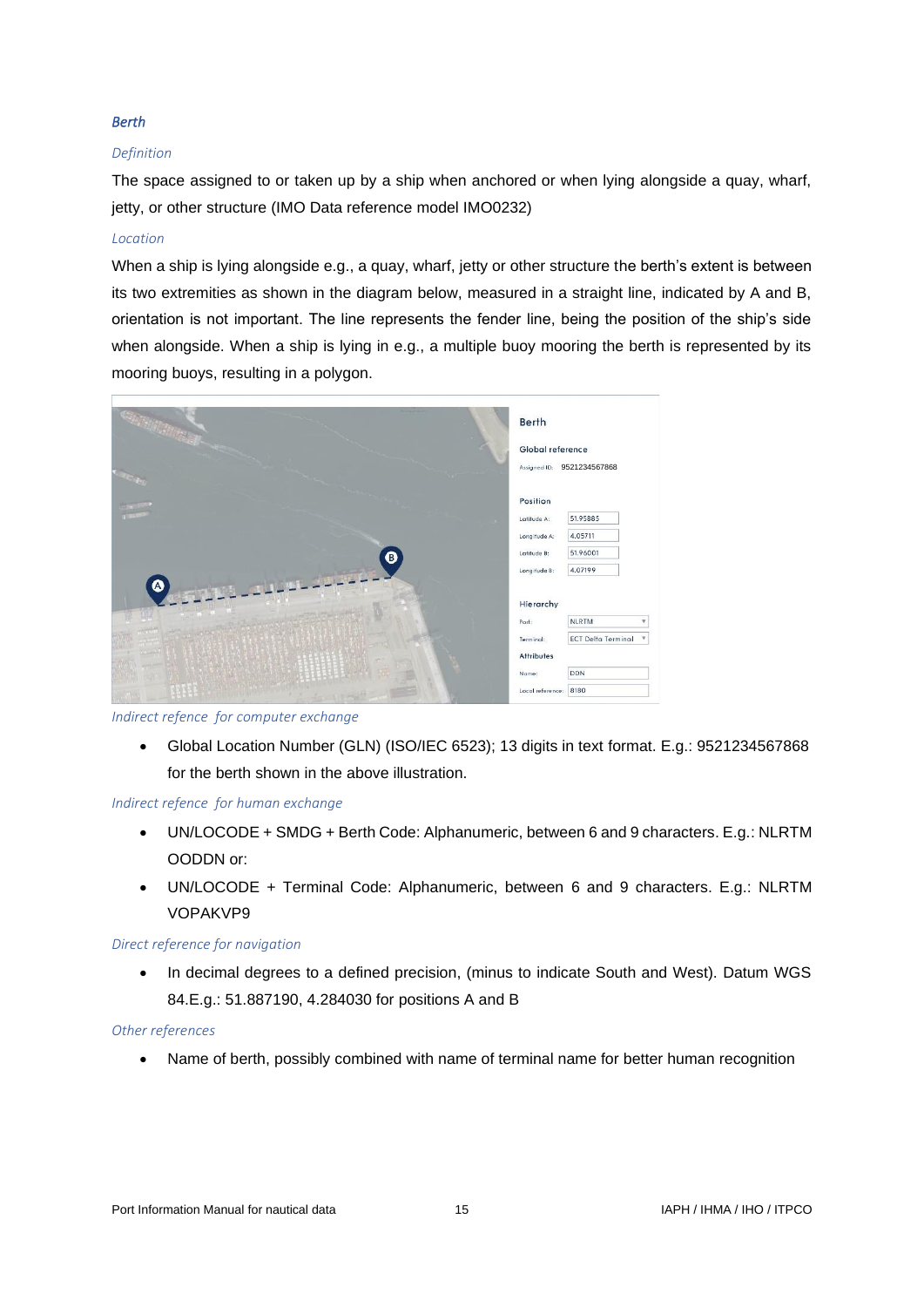### *Berth position*

#### *Definition*

The position along the line of a berth, specified by one point (e.g., bollard, manifold or ramp number), allowing the ship to berth in the correct position along the berth (IMO Data reference model IMO0233)

#### *Location*

A single point. In decimal degrees to a defined precision, (minus to indicate South and West). Datum WGS 84.



2. BERTH POSITION



#### *Indirect refence for computer exchange*

• Global Location Number (GLN) (ISO/IEC 6523); 13 digits in text format plus extension. E.g.: 9521234567868-25.5 for the berth shown in the above illustration.

#### *Indirect refence for human exchange*

- UN/LOCODE + SMDG Code + Berth Code + extension. E.g.: NLRTM OODDN 25.5 or:
- UN/LOCODE + Terminal Code + extension. E.g.: NLRTM VOPAKVP9 3

#### *Direct reference for navigation*

• In decimal degrees to a defined precision (minus to indicate South and West). Datum WGS 84. E.g.: 51.887190, 4.284030

#### *Other references*

• Name of berth + bollard/manifold/ramp number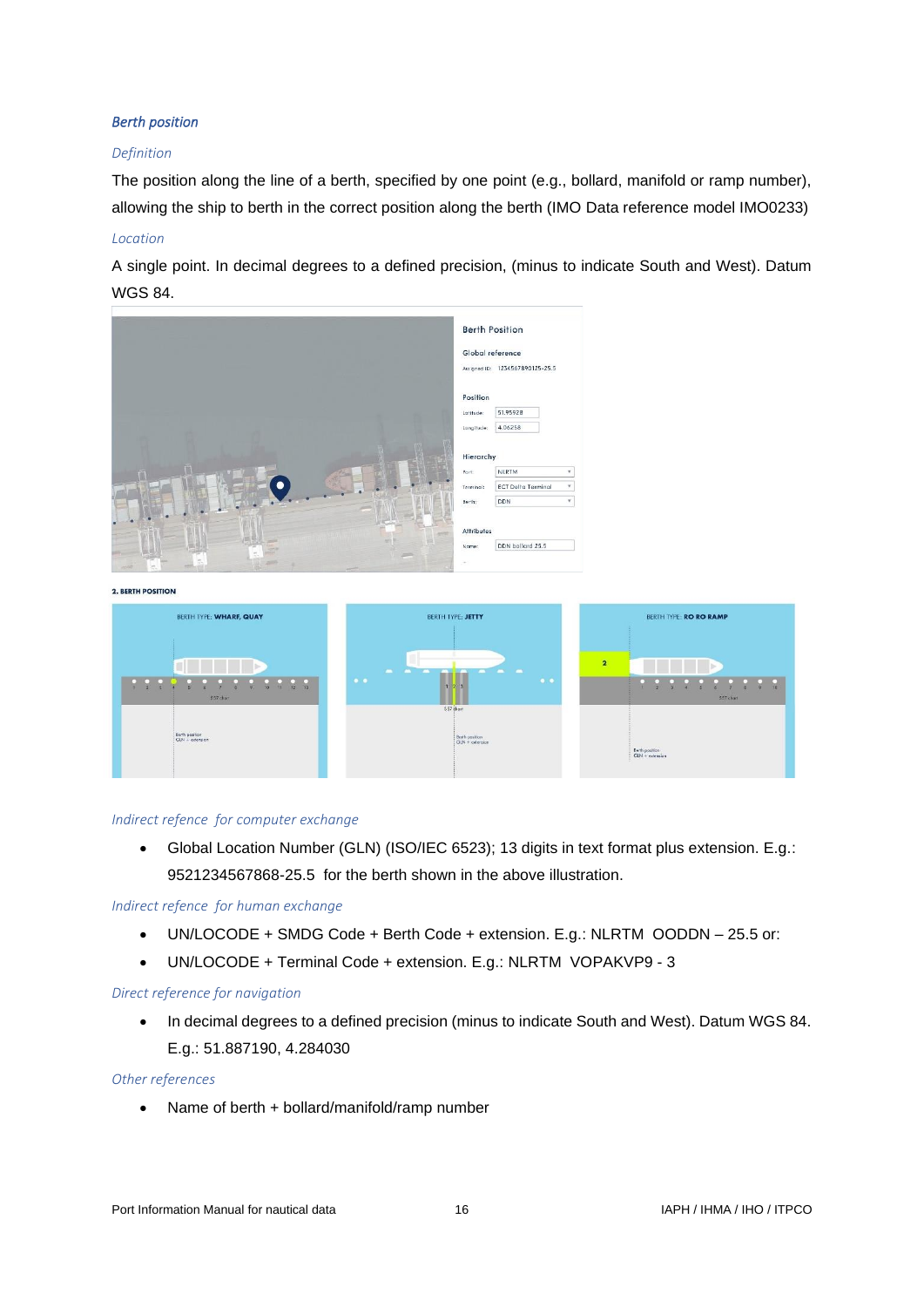# <span id="page-16-0"></span>3.2 Port depths in unofficial Nautical Charts

#### *Legal disclaimer*

Any additional legal disclaimers that a port wish to make.

Advised is a so called "Notice of Intended Use", e.g.,

"Only maintained depths should be used for passage planning of vessels and cargoes. Soundings should be used only after consultation with the port authority as they are affected by siltation and dredging operations. Responsibility for safe navigation remains with the Master of the vessel. At any time, the port accessibility can be affected by unexpected causes such as a localized movement of sediment or less water due to extreme weather factors or river flow."

#### *Chart Datum*

Chart Datum should be the same as the official Nautical Chart. The Hydrographic Office should be contacted if local Chart Datums need to be translated into international Chart Datums as used in the official Nautical Chart. This may be a time-consuming effort, as the grid in the port is more refined than the grid used by the Hydrographic Office at sea.

#### *Measurements*

Measurements according IHO S-44 standards. If depths are not measured in line with S-44, the data cannot be used for Publication by the Hydrographic Office.

#### *Example of unofficial Nautical Chart*



Only maintained depths should be used for passage planning of vessels and cargoes. Soundings should be used only after consultation with the harbour coordination centre as they are affected by siltation and dredging operations

nsibility for safe navigation remains with the master of the vessel. Respo

At any time the port accessibility can be affected by unexpected causes such as a localised movement of sedimen water due to extreme weather factors or river flow

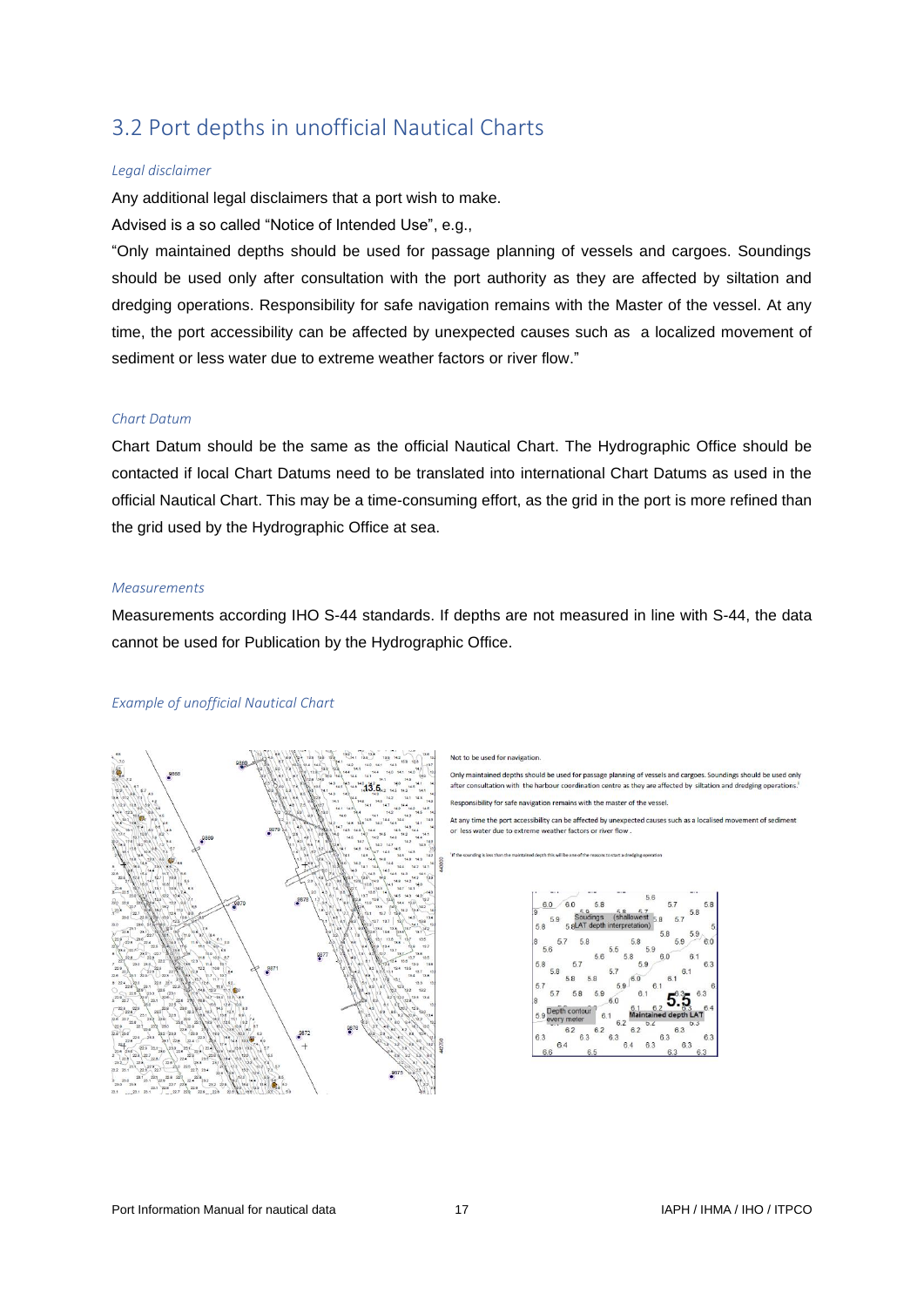# <span id="page-17-0"></span>3.3 Port information in unofficial Nautical Publications

#### *Legal disclaimer*

Any additional legal disclaimers that a port wish to make. Advised is a so called "Notice of Intended Use", e.g., "Port of XXXX makes every effort to make and maintain the contents of this document as up-to-date, accessible, error-free and complete as possible, but the correctness and completeness of these contents cannot be guaranteed. Port of XXXX accepts no liability whatsoever for the occurrence and/or consequences of errors, faults or incompleteness or any other omission in connection with the information provided by this document. In case of any discrepancies or inconsistencies between this document and the applicable legislation, including the port bye-laws, the latter will prevail."

#### *1 Location of the port and the terminal*

Location of the port Please see chapter 3.1 Location of the terminal Please see chapter 3.1

#### *2 Details of port administration*

#### Port Authority Contact Working hours

Periodic working days and hours for the Port Authority when they are contactable. There may be multiple entries to specify the working hours completely. It does not define the specific working times of various port services or terminals: These should be recorded as individual services.

Format:

- Start: day and time: ISO8601. Day is one of Monday-Sunday
- End: day and time: ISO8601. Day is one of Monday-Sunday
- Week Day Start: Enumeration: Day is one of Monday-Sunday
- Week Day End: Enumeration: Day is one of Monday-Sunday

#### Contact Details

Detailed contact information for an official point of contact within the port. Format:

- Contact
	- o Individual Name [text]
	- o Department / Administrative division [text]
	- o Role [text]
	- o Contact Instructions [text]
- Contact Details Preferred
	- o Service Type Radio, Voice, Fax, Email, Online: Enumeration
	- o Number [text]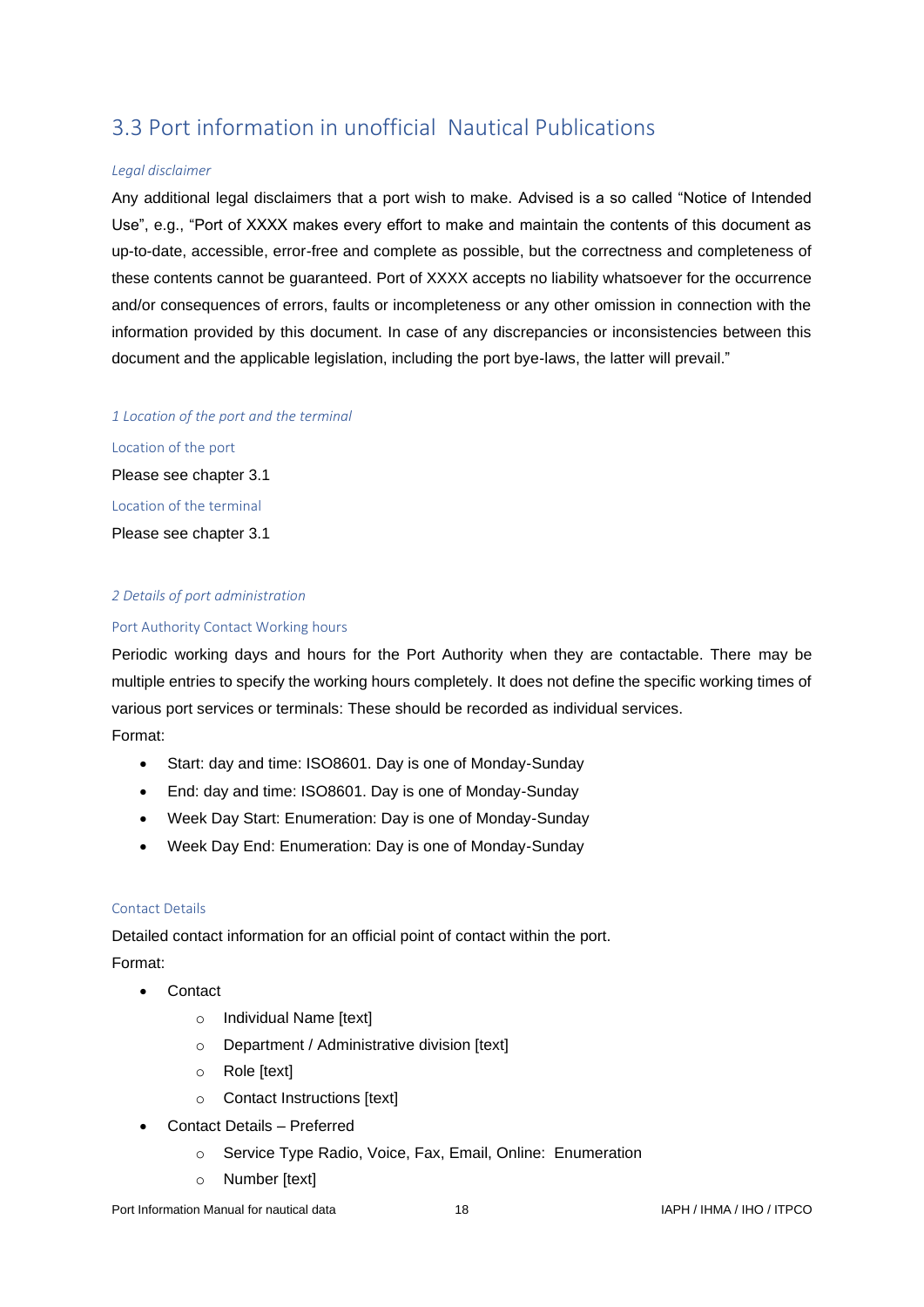- o Address (online or email) [text]
- o Radio Frequency [text]
- o Call Name / Call Sign [text]
- o Service Working Hours (described in in Service Hours)
- Contact Details Alternate (Optional)
	- o Service Type Radio, Voice, Fax, Email, Online: Enumeration
	- o Number [text]
	- o Address (online or email) [text]
	- o Radio Frequency [text]
	- o Call Name / Call Sign [text]
	- o Service Working Hours (in Service Hours)
- Address (1 per contact)
	- o Delivery Point / Administrative Area [text]
	- o City [text]
	- o Postal Code [text]

#### Regulations

Details of any local regulations that apply in the port or its surrounding waters. Format:

- Identifier: Free text
- Relevant Authority type: Free Text
- Regulation: Free text or reference to a port website
- Exemptions which may apply including contact details: Free Text.
- Supplementary information : Free Text.

## *3 Radio communication procedures and frequencies*

Specification of a communication channel for vessels in the port or a port section.

Format:

- VHF usage: Free text
- VHF channel(s): Free text
- Information: Free text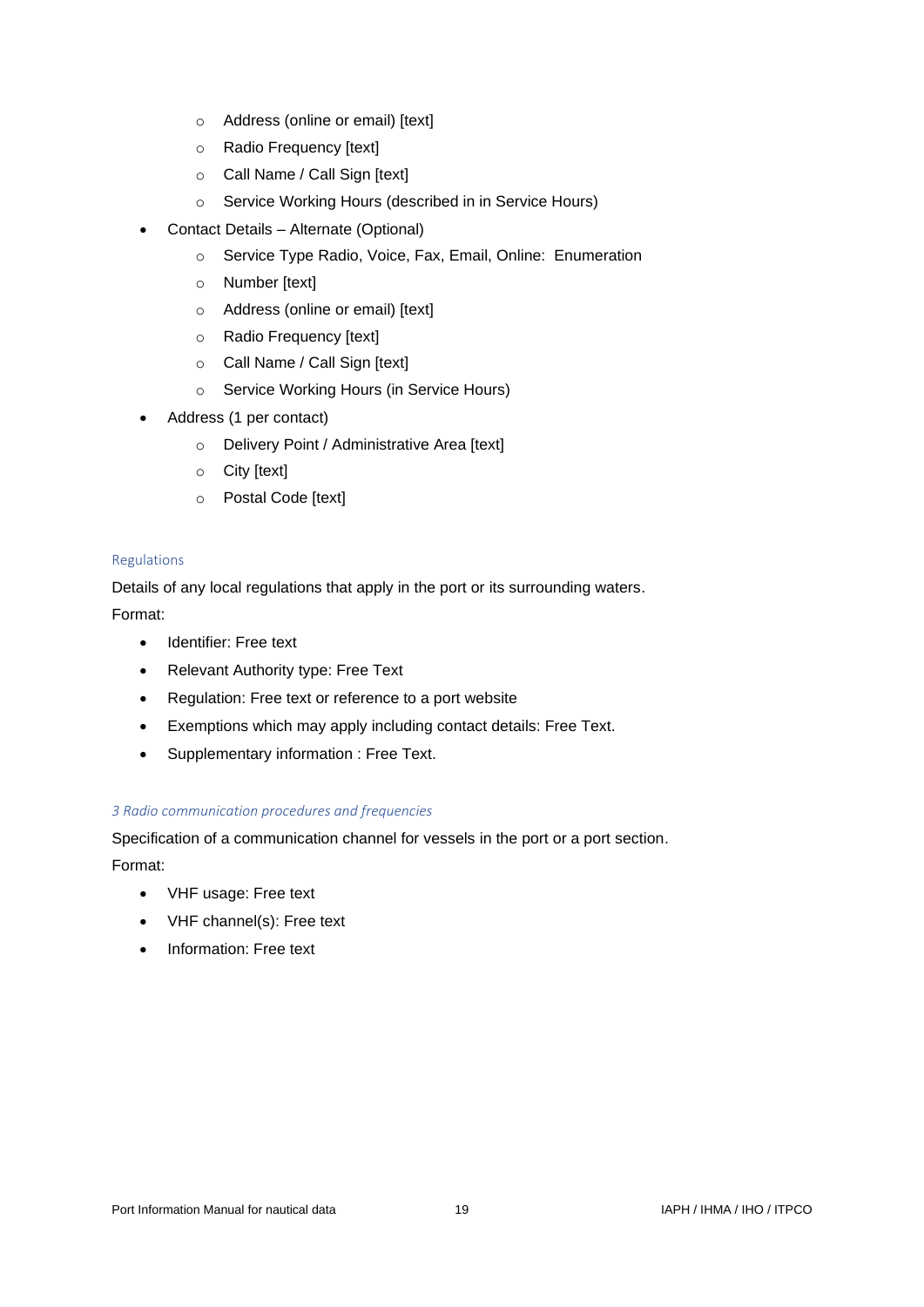#### *4 Arrival information requirements*

Detailed requirements for each report that needs to be sent to the port before arrival. Format:

- Identifying name of Report: Free Text
- Date Issued: Date ISO8601 format
- "Reporting party" Who needs to send report
- Contact Details of recipient
- "How" How report is to be sent: Free Text
- "When" When report is required: Date ISO8601 format
- "What" Report requirements Text: Free Text
- Supplementary Information: Free text

#### *5 Port health, immigration, quarantine, and customs regulations and procedures*

#### Format:

• Free text

#### *6 Relevant charts and nautical Publications*

Charts and Navigational Publications such as Tide Tables that can be used to navigate the port approaches and port basins and waterways. A Nautical Chart or Nautical Publication is a specialpurpose map or book, or a specially compiled database from which such a map or book is derived, that is issued officially by or on the authority of a Government, authorized Hydrographic Office, or other relevant government institution and is designed to meet the requirements of marine navigation (SOLAS V/2 1974).

Format (per chart or Publication):

- Chart number: Free text: (Chart only)
- Identifier: Free text (chart number or Publication number)
- Title: Free text
- Producer: Free text

#### *7 Pilotage requirements*

#### Format:

- Supply service type: Free text
- Service name: Free text
- Service location description: Free text
- Service area description: Free text
- Start: day and time:  $day =$  Monday-Sunday; time  $=$  ISO8601
- End: day and time: day = Monday Sunday; time=ISO8601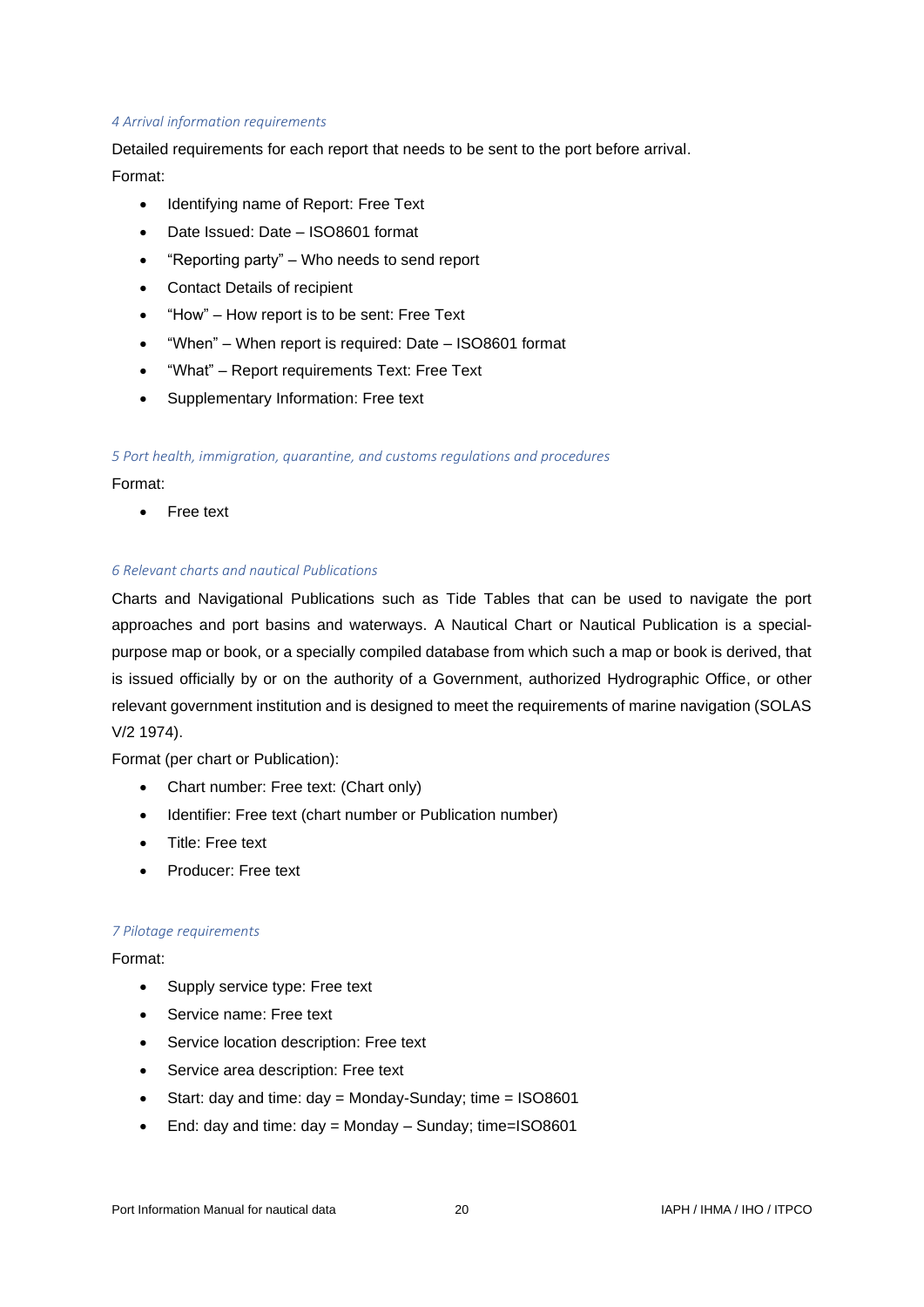#### *8 Towage and tug assistance*

#### Format:

- Supply service type: Free text
- Service name: Free text
- Service location description: Free text
- Service area description: Free text
- Start: day and time: day = Monday-Sunday; time=ISO8601
- End: day and time: day = Monday Sunday; time=ISO8601

#### *9 Berthing and anchorage facilities*

Berthing facilities

Please see chapter 3.1

Anchorage facilities

Please see chapter 3.1 under "Port Sections"

#### *10 Port emergency procedures*

#### Emergency coordination centre

The Emergency Coordination Centre information for the port. Individuals should be entered as a "Point of Contact" and referenced within this information.

## Format:

• Free text

#### Emergency response equipment

Types, locations and availability of emergency response equipment.

Format:

- Equipment type: Free text
- Equipment availability: Free text

Emergency procedures

Relevant emergency response procedures.

Format:

- Category of emergency: Free text
- Emergency procedure: Free text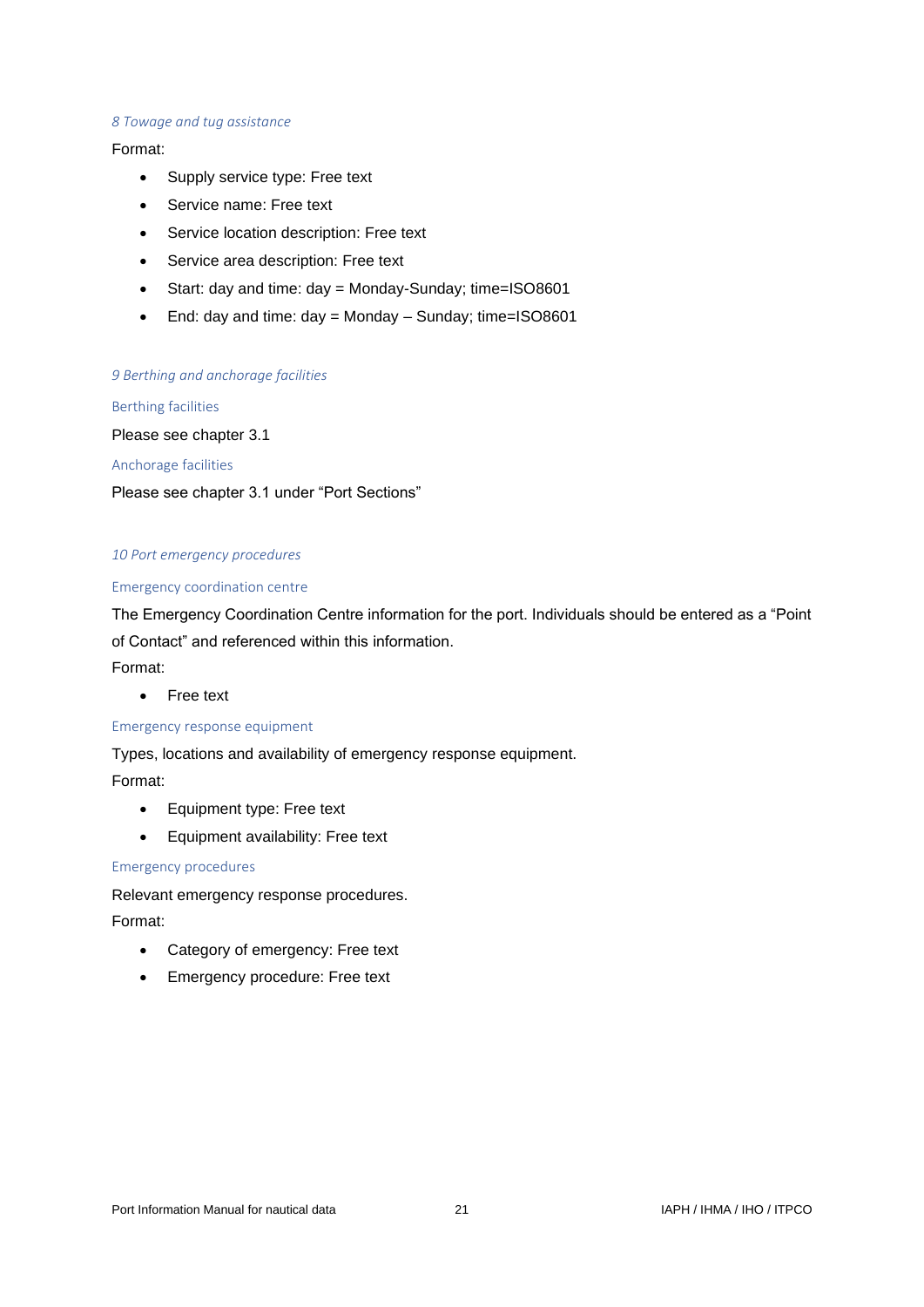#### *11 Significant weather features*

Details of any important local weather conditions within the port. Format:

- Phenomena: Free text
- Details: Free text
- Location: Free text
- Expected period start: month of the year
- Expected period end: month of the year
- Reference to a port website

#### *12 Availability of fresh water, provisions, bunkers, and lubricants*

Format:

- Supply service type: Free text
- Service name: Free text
- Service location description: Free text
- Service area description: Free text
- Start: day and time: day = Monday-Sunday; time=ISO8601
- End: day and time: day = Monday Sunday; time=ISO8601

#### *13 The maximum size of ship the port can accept*

Any size constraints on vessels using the port as a whole. It is not intended to capture constraints that may exist within an individual berth or port section as each section may have its own limits such as channel widths, swinging areas dimensions etc – these should be captured in the appropriate section. Format:

- Maximum allowed overall length of a vessel: in decimal meters, resolution 0.01m
- Maximum beam: in decimal metres, resolution 0.01m

## *14 Maximum permissible draught and minimum depth of water in navigation channels*

#### Maximum permissible draught in navigation channels

Maximum draught without over the tide operations: maximum draught without utilizing tidal operations. Maximum draught with over the tide operations: maximum draught utilising tidal changes to discharge or load cargo before a low tide level is reached, thus maintain the vessel "always afloat". Format:

• Decimal metres, to a defined water density measured in Kg/m3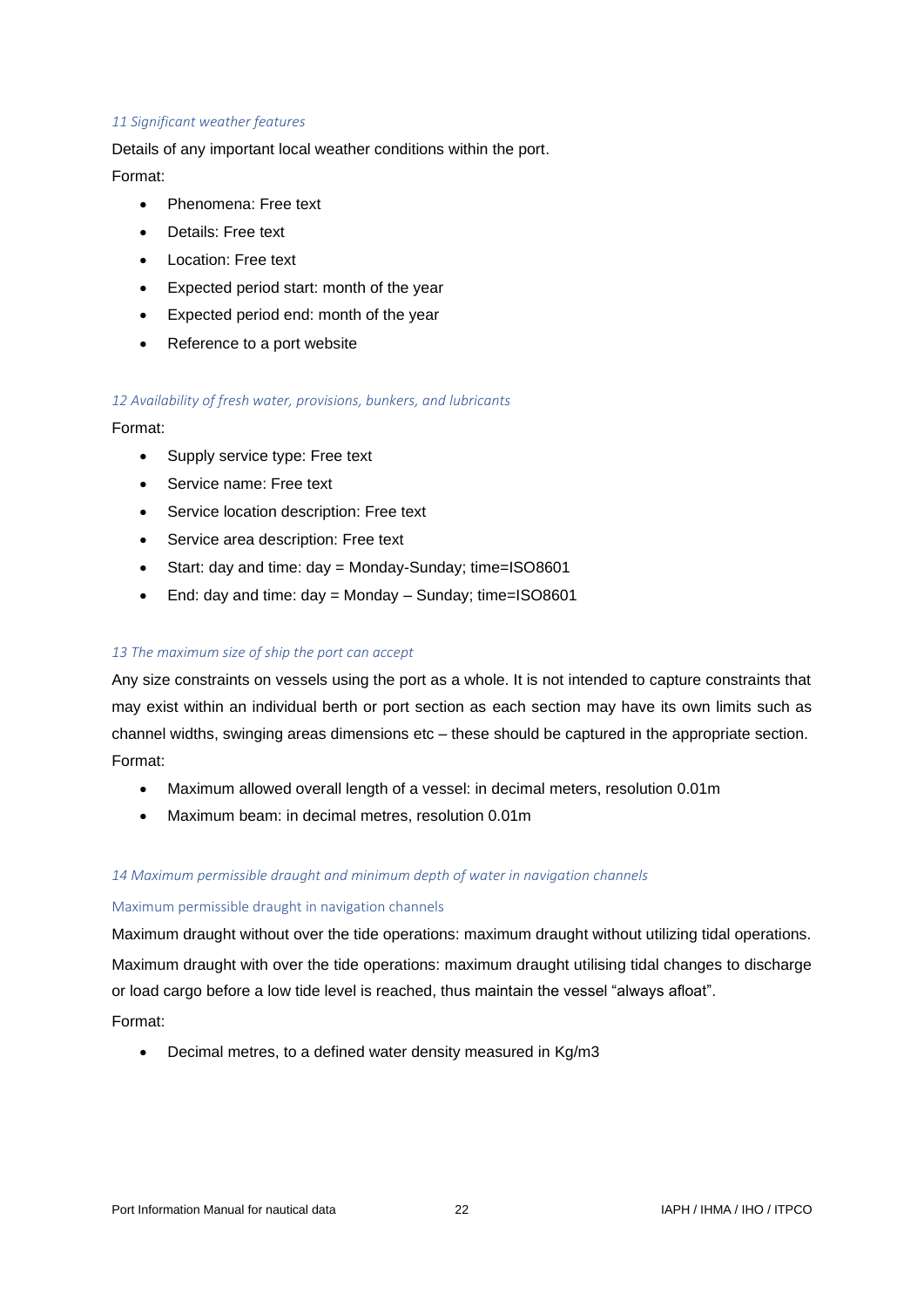#### Minimum depth of water in navigation channels

The minimum (shoaliest) value of a depth range.

### Format:

- Decimal metres with reference to a specific Sounding Datum
- Chart Datum to be aligned with official Nautical Charts

#### *15 Water density at the port*

Density is equivalent to specific gravity and represents the ratio, at atmospheric pressure, of the weight of a given volume of sea water to that of an equal volume of distilled water at 4 degrees Celsius. Format:

• Kg/m3

#### *16 Maximum permissible air draught*

Maximum (air) draught (height of the highest point of the vessel above the waterline).

Format:

• Decimal metres, resolution 0.01m

#### *17 Requirements for ship's draught and trim for navigation in the waterways*

Restrictions or conditions on the ship's draught and trim Format:

• Free text

#### *18 Tidal and current information*

Any official tidal information provided by the port.

Format:

- Same standards as in the official Nautical Chart for reference stations, Chart Datum, time, units of measurement
- Reference to a port website

If port website is used, please see chapter 4.1 (Appendix – Tide Information Template) for a pdf version which can be sent to the vessel

#### *19 Restrictions or conditions on the discharge of ballast water*

#### Ballast water discharge restrictions or conditions

Restrictions or conditions on the discharge of ballast water Format:

• Free text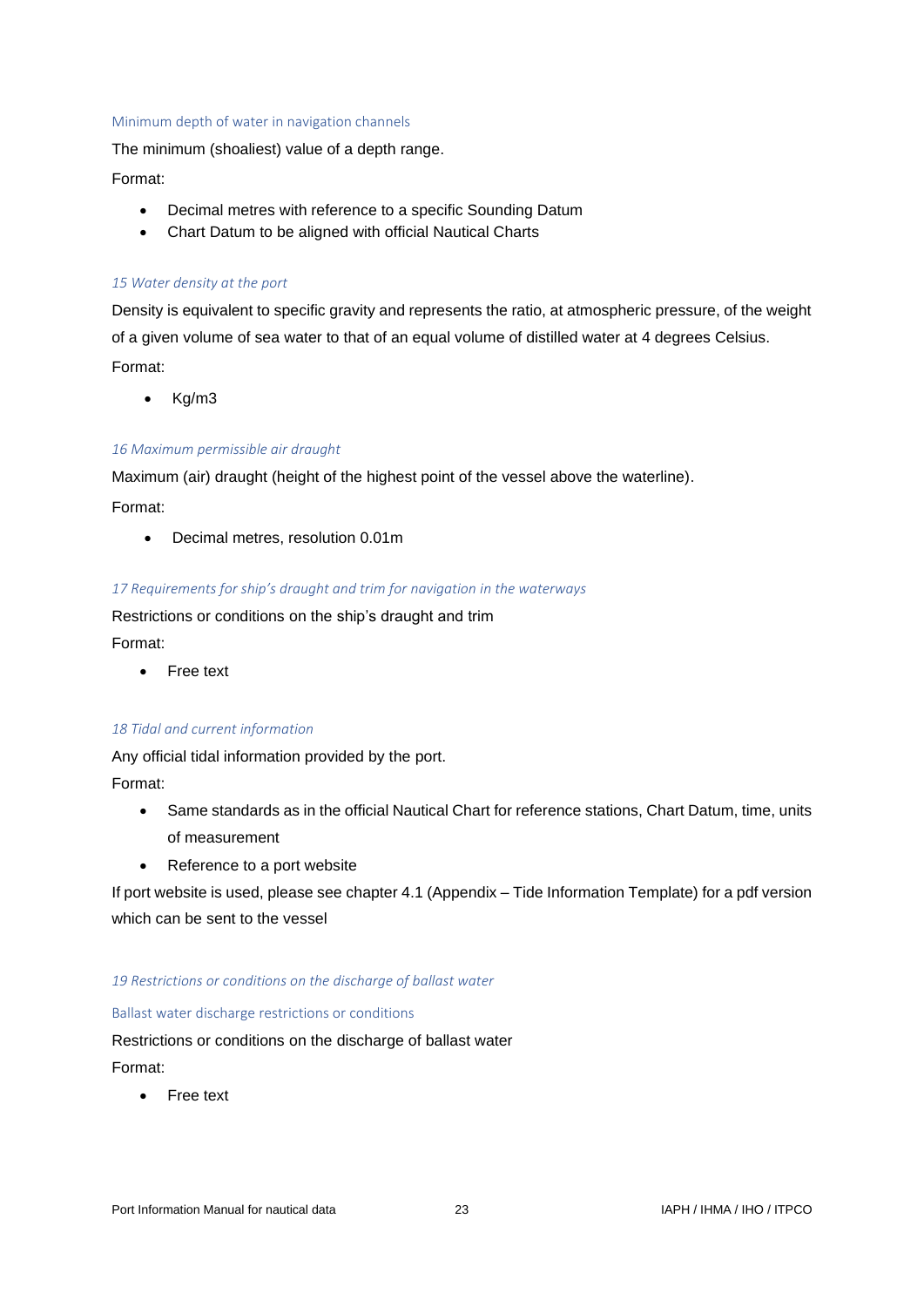*20 Statutory requirements regarding loading and cargo declaration*

## Format:

• Free text

# *21 Information on waste reception facilities in the port*

Restrictions or conditions on the discharge of waste Format:

• Free text